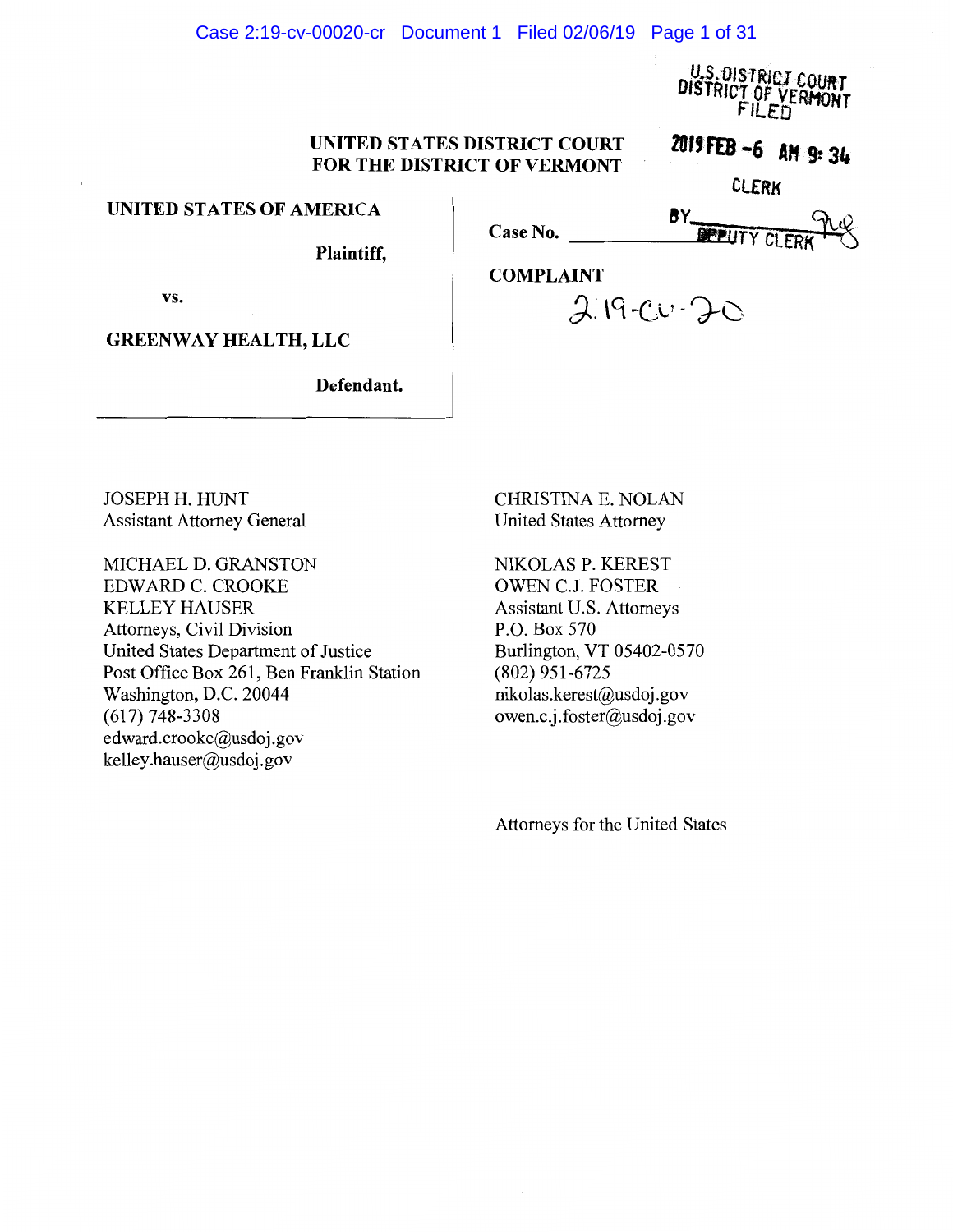## **UNITED STATES DISTRICT COURT FOR THE DISTRICT OF VERMONT**

**UNITED STATES OF AMERICA** 

**Case No.** -------- **Plaintiff,** 

vs. **JURY TRIAL DEMANDED** 

**GREENWAY HEALTH, LLC** 

**Defendant.** 

### **COMPLAINT**

1. The United States of America ("United States") files this complaint for the limited purpose of settlement to recover damages arising from false statements made and caused by Defendant Greenway Health, LLC ("Greenway") and arising from false claims that Greenway caused to be submitted to the Department of Health and Human Services ("HHS") and state Medicaid agencies for federal incentive payments through the Electronic Health Record ("EHR") Incentive Program.

2. Pursuant to the Health Information Technology for Economic and Clinical Health Act ("HITECH Act"), HHS established an EHR certification program and the Medicare and Medicaid EHR Incentive Programs (also known as the "Meaningful Use program"), which provided incentive payments to healthcare providers ("users" or "customers") who attested to using, and demonstrated "meaningful use" of, certified EHR technology.

3. Greenway is a health information technology ("HIT") and services developer that developed Prime Suite, an EHR technology marketed and sold to healthcare providers throughout the United States, including in Vermont. Greenway falsely represented to its certifying bodies and its users that Prime Suite complied with the requirements for certification,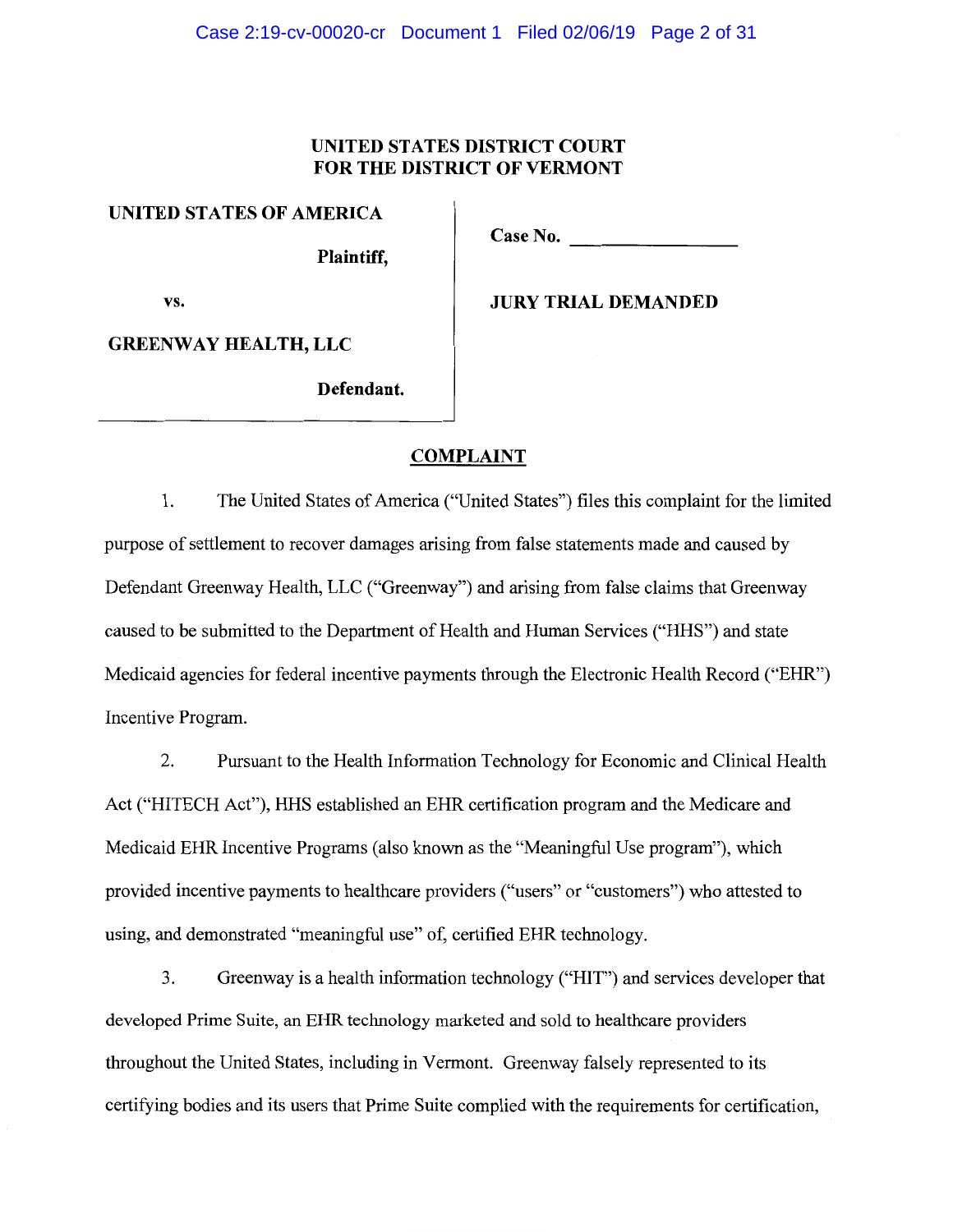#### Case 2:19-cv-00020-cr Document 1 Filed 02/06/19 Page 3 of 31

and caused its users to falsely attest they were eligible to receive incentive payments under the Meaningful Use program.

4. Since 2011, healthcare providers who used Greenway's Prime Suite software and attested to using certified EHR technology to satisfy the Meaningful Use objectives and measures have received incentive payments through the Meaningful Use program.

5. At the time of its testing to the 2014 Edition certification criteria in January and February 2013—and for many years thereafter—Prime Suite was unable to satisfy all applicable requirements for certification. Instead, Greenway falsely obtained EHR certification for Prime Suite by: (a) affirmatively misrepresenting to its testing and certifying bodies that Prime Suite met all applicable certification criteria and/or failing to disclose that its software did not meet the full scope of the criteria relevant to its certification; and (b) programming its software to satisfy specific certification testing scenarios known as "test scripts"—which Greenway obtained in advance of testing—rather than programming Prime Suite to meet the full scope of the certification criteria. By virtue of that conduct, Greenway caused Prime Suite users to falsely attest to the Centers for Medicare & Medicaid Services ("CMS") and state Medicaid agencies that these users met the requirements for receipt of Meaningful Use incentive payments based on using a certified EHR technology, when in fact Prime Suite did not constitute certified software as it could not support the full scope of the certification criteria for its users in the clinical setting ("in the field").

6. Had Greenway disclosed that its Prime Suite software did not meet the 2014 Edition certification criteria, it would not have been certified and its users would not have been eligible for incentive payments. Unless otherwise specified, the relevant time period covered by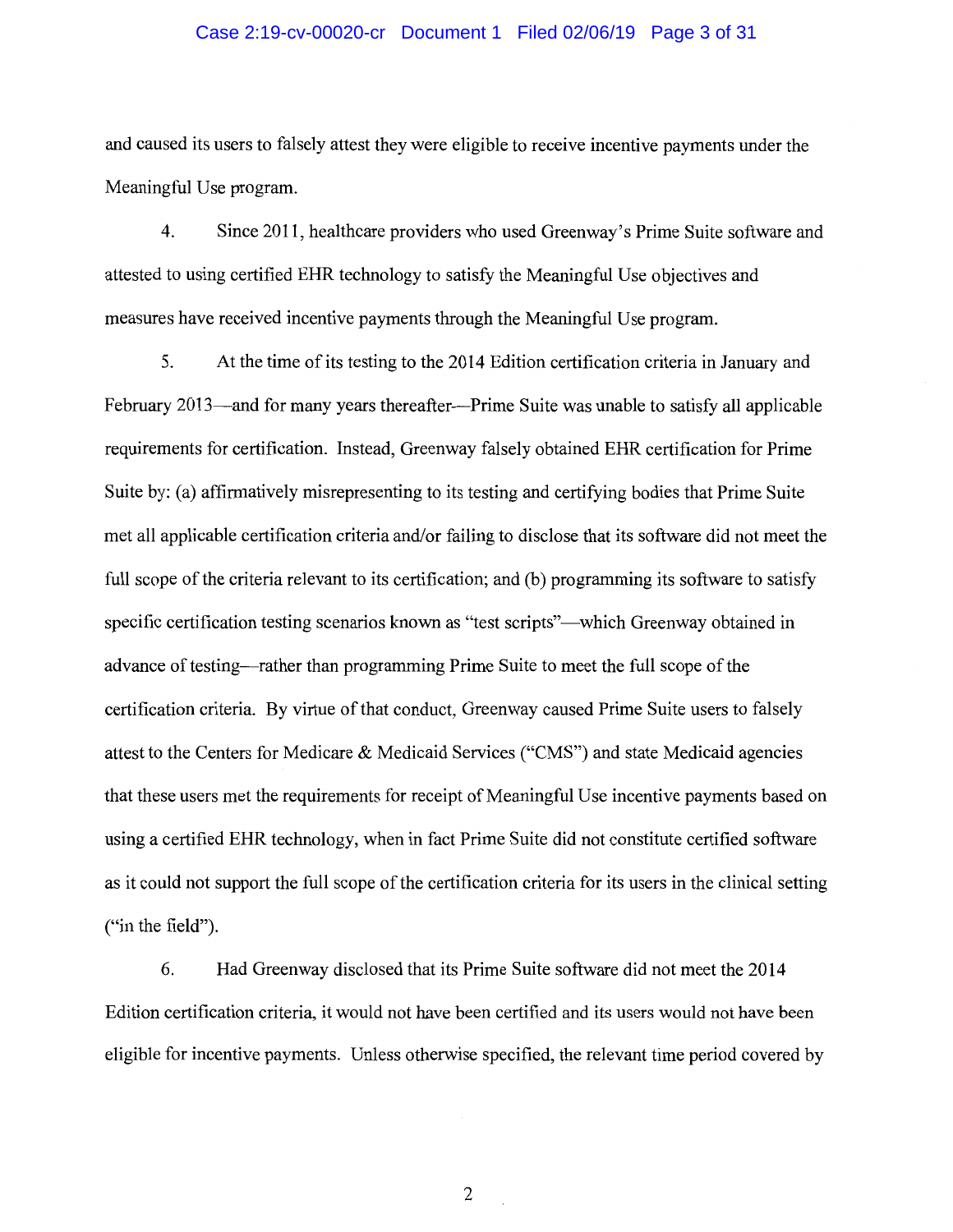#### Case 2:19-cv-00020-cr Document 1 Filed 02/06/19 Page 4 of 31

Greenway's failure to meet the 2014 Edition certification as described herein is January 1, 2014 to December 31, 2017.

7. In addition, Greenway erroneously programmed an earlier version of Prime Suite, which was certified to the 2011 Edition certification criteria, to calculate improperly certain Meaningful Use measures. As a result, Greenway provided users of this earlier version of Prime Suite with inaccurate data regarding Meaningful Use measures, knowing this false information would cause these Prime Suite users to attest falsely to CMS and state Medicaid agencies that they were eligible for Meaningful Use incentive payments. Unless otherwise specified, the relevant time period covered by Greenway's inaccurate calculations of Meaningful Use measures as described herein is January 1, 2011 through March 31, 2014.

8. Furthermore, Greenway violated the Anti-Kickback Statute through its provision of remuneration to users in exchange for recommending Prime Suite to other prospective users. Unless otherwise specified, the relevant time period covered by Greenway's payment of unlawful kickbacks as described herein is from January 1, 2011 to December 31, 2017.

9. Greenway's false and fraudulent statements and conduct violate the federal False Claims Act (FCA), 31 U.S.C. §§ 3729 *et seq.* 

### **I. PARTIES**

10. The United States, acting through CMS, administers the Medicare program, Title XVIII of the Social Security Act, 42 U.S.C. §§ 1395, *et seq,* ("Medicare"), administers grants to states for Medical Assistance Programs ("Medicaid") pursuant to Title XIX of the Social Security Act, 42 U.S.C. §§ 1396, *et seq,* and also administers the Meaningful Use program. The United States, acting through HHS's Office of the National Coordinator for Health Information Technology ("ONC") administers a certification program for EHR technology.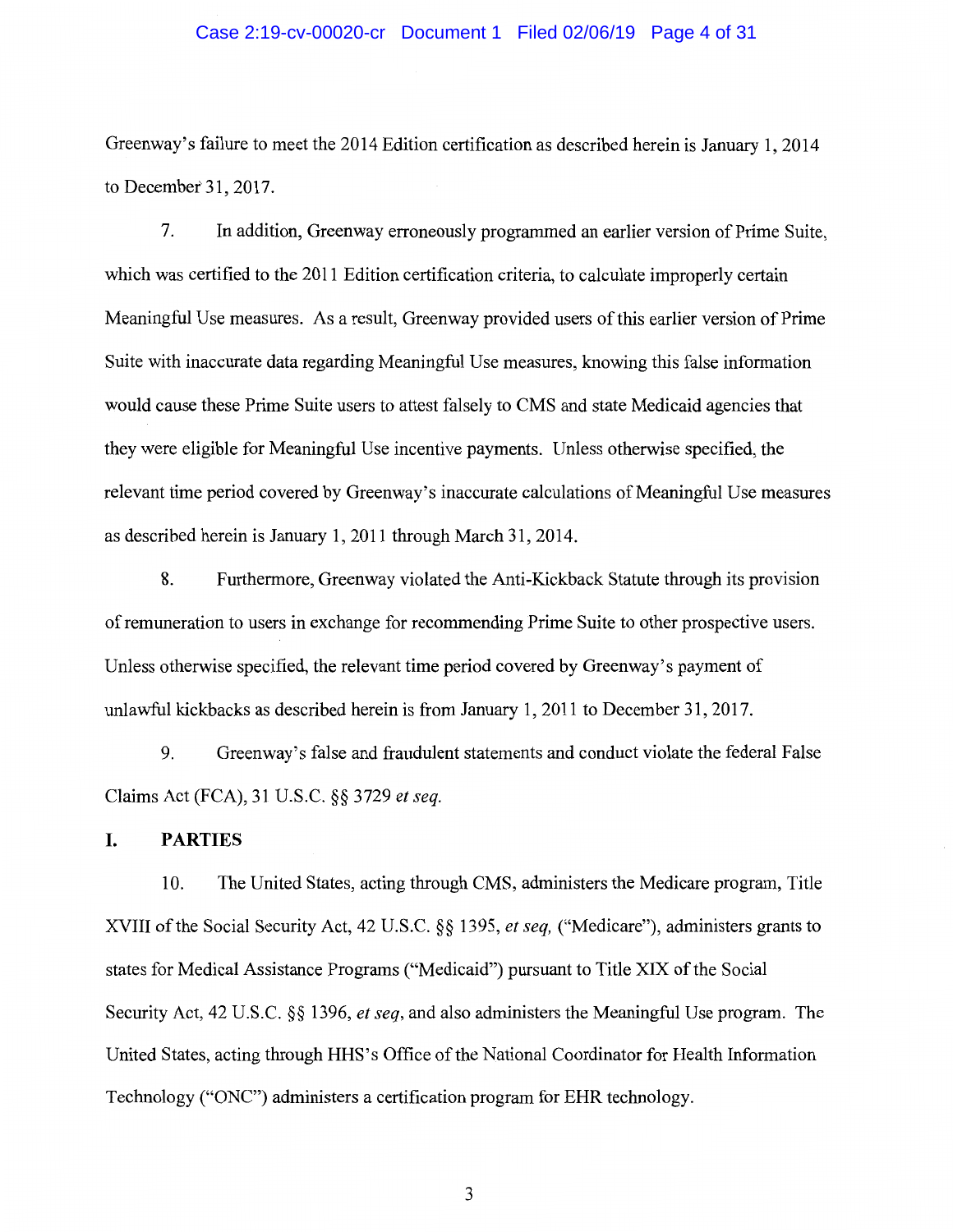#### Case 2:19-cv-00020-cr Document 1 Filed 02/06/19 Page 5 of 31

11. Greenway is a privately held corporation headquartered in Tampa, Florida. Greenway is a health information technology and services provider that, serves more than 100,000 providers and 13,000 medical organizations across the United States.

### **A. Relevant Greenway Employees**

12. Jared Howerton was employed by Greenway from January 2001 until February 2015. Between January 2011 and December 2013, Howerton was a Product Manager with certain responsibilities for supervising the design of Greenway' s Prime Suite software and ensuring its compliance with Meaningful Use incentive payment requirements.

13. Kevin Kornegay was employed by Greenway from June 2010 until April 2015. Between January 2011 and December 2013, Kornegay was a Business Analyst with certain responsibilities for designing Greenway's Prime Suite software and ensuring its compliance with Meaningful Use incentive payment requirements. During that period of time, Kornegay reported to Howerton.

14. Venisa Hardin was Greenway's Vice President of Provider Services Research and Development from May 2001 through December 2013, and Vice President of Product Management from January 2014 through June 2014.

15. Susan Tice was a Business Analyst at Greenway from December 1999 to May 2006, a Research and Development Support Liaison from May 2006 to October 2007, and Greenway's Director of Support from October 2007 to June 2014.

16. Johnathan Samples was a Software Developer at Greenway from 1998 until 2007, Vice President for Prime Suite from 2007 until 2010, Executive Vice President Research and Development from 2010 until 2014, and Chief Innovation Officer from January 2014 until June 2014.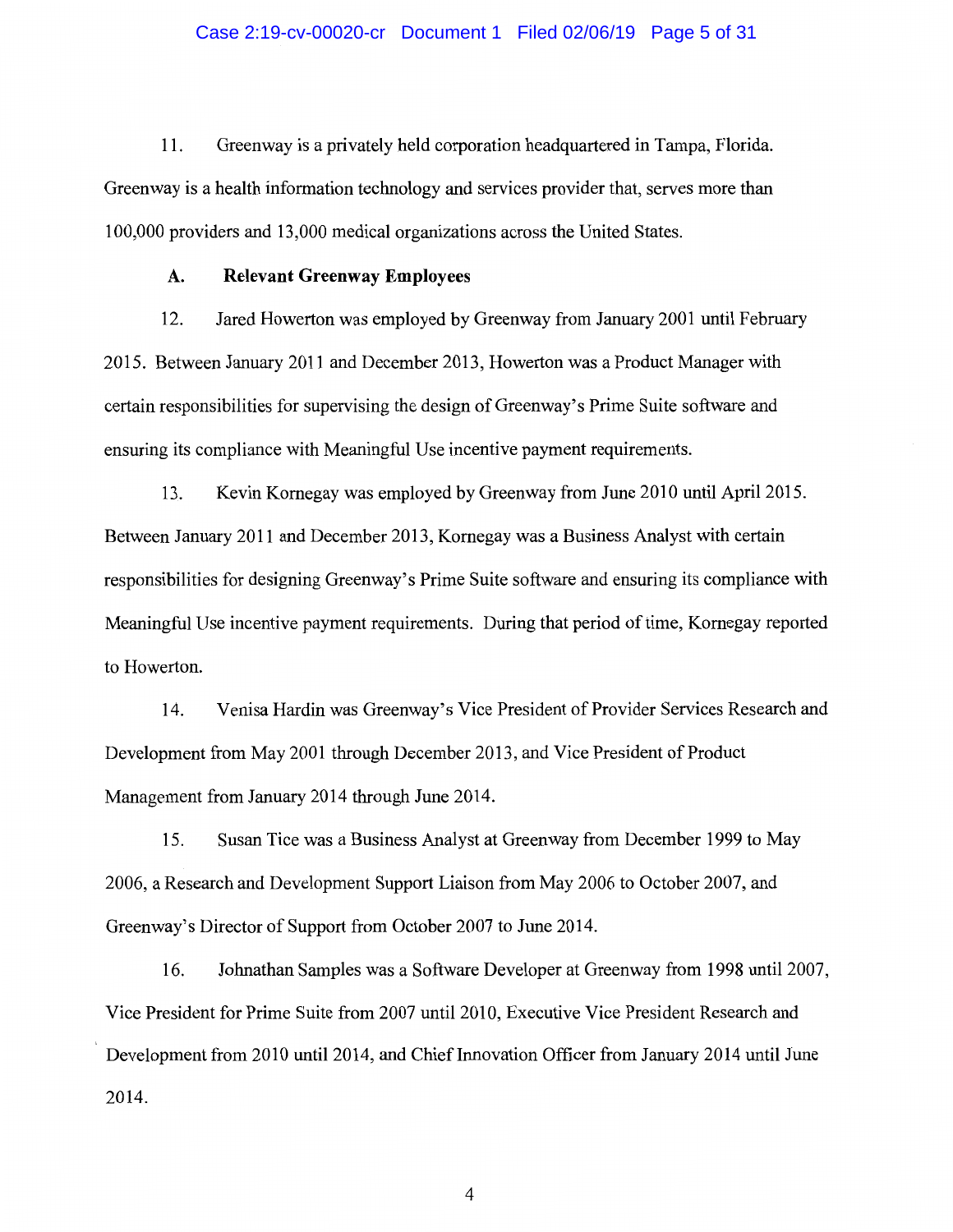#### **II. JURISDICTION AND VENUE**

17. This Court has subject matter jurisdiction over this action pursuant to 28 U.S.C. § 1331 and 31 U.S.C. § 3732, the latter of which specifically confers jurisdiction for actions brought pursuant to 31 U.S.C. §§ 3729 and 3730. This Court has supplemental jurisdiction over the common law cause of action under 28 U.S.C. § 1367(a).

18. This Court has personal jurisdiction over Greenway and venue is appropriate in this Court under 31 U.S.C. § 3732(a) because Greenway transacts business in this District and caused the submission of false claims from this District.

### **III. STATUTORY AND REGULATORY BACKGROUND**

### **A. The False Claims Act**

19. The FCA imposes civil liability on any person who, *inter alia:* (l) knowingly presents, or causes to be presented, to an officer, employee, or agent of the United States a false or fraudulent claim for payment or approval; and (2) knowingly makes, uses, or causes to be made or used a false record or statement material to a false or fraudulent claim. 31 U.S.C.  $\S$ § 3729(a)(1)(A) and (B).

20. The FCA defines a "claim" to include "any request or demand, whether under a contract or otherwise, for money or property and whether or not the United States has title to the money or property that—(i) is presented to an officer, employee, or agent of the United States; or (ii) is made to a contractor, grantee, or other recipient, if the money or property is to be spent or used on the Government's behalf or to advance a Government program or interest .... " *Id*   $§$  3729(b)(2).

21. The FCA defines the terms "knowing" and "knowingly" to mean "that a person, with respect to information—(i) has actual knowledge of the information; (ii) acts in deliberate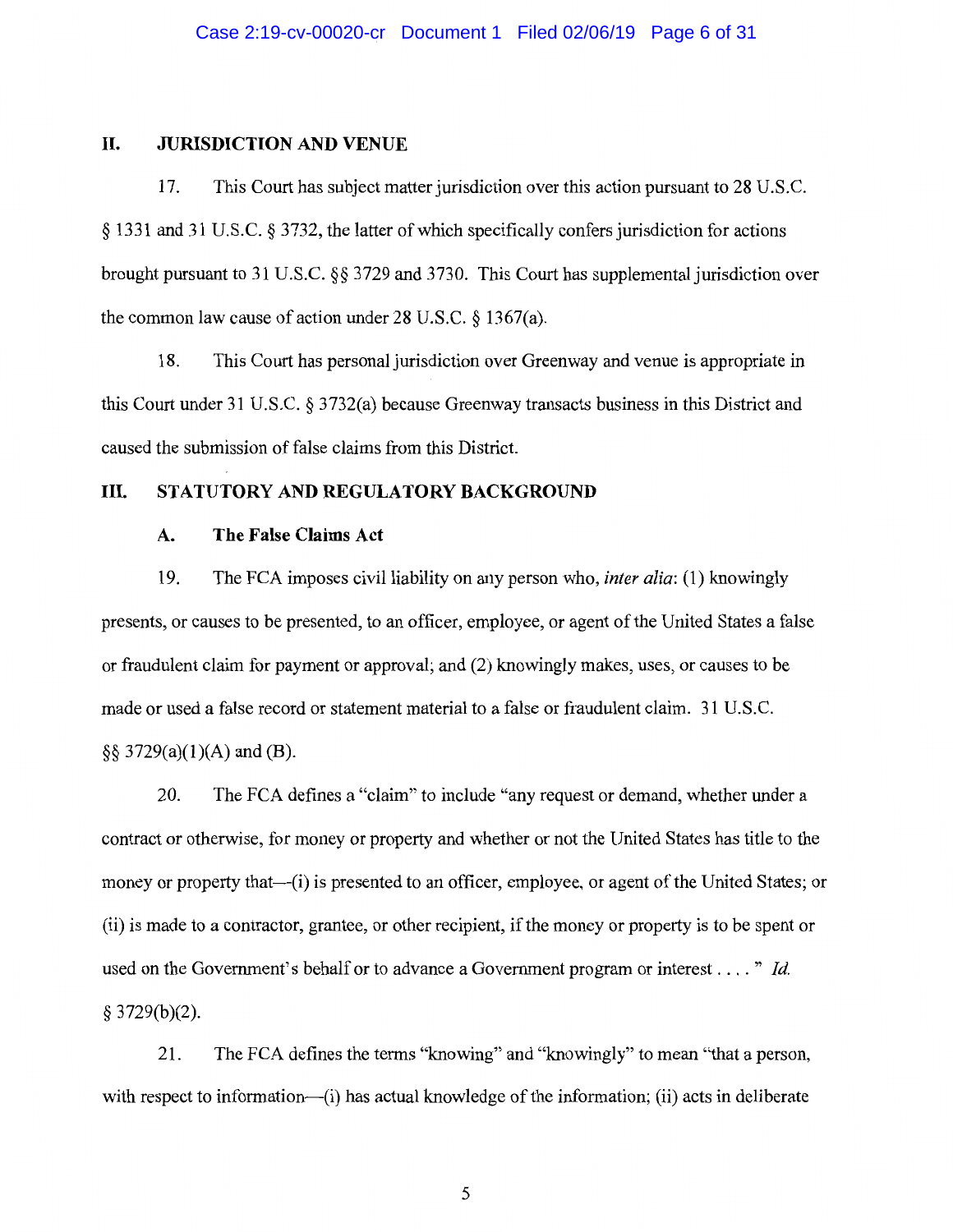### Case 2:19-cv-00020-cr Document 1 Filed 02/06/19 Page 7 of 31

ignorance of the truth or falsity of the information; or (iii) acts in reckless disregard of the truth or falsity of the information." *Id.* § 3729(b)(1)(A). The FCA does not require proof of specific intent to defraud. *Id.*  $\S 3729(b)(1)(B)$ .

22. The FCA defines "material" as "having a natural tendency to influence, or be capable of influencing, the payment or receipt of money or property." *Id.* § 3729(b)(4).

23. Any person who violates the FCA is liable for a mandatory civil penalty for each such claim, plus three times the damages sustained by the Government. *Id.* § 3729(a)(1).

## **B. The Anti-Kickback Statute**

24. The federal Anti-Kickback Statute (AKS), 42 U.S.C. § 1320a-7b(b), provides, in pertinent part:

- (2) Whoever knowingly and willfully offers or pays any remuneration (including any kickback, bribe, or rebate) directly or indirectly, overtly or covertly, in cash or in kind to any person to induce such person-
	- (A) To refer an individual to a person for the furnishing or arranging for the furnishing of any item or service for which payment may be made in whole or in part under a Federal health care program, or
	- (B) To purchase, lease, order or arrange for or recommend purchasing, leasing, or ordering any good, facility, service, or item for which payment may be made in whole or in part under a Federal health care program,

Shall be guilty of a felony and upon conviction thereof, shall be fined not more than \$25,000 or imprisoned for not more than five years, or both.

25. Accordingly, EHR developers—such as Greenway—may not offer or pay any remuneration, in cash or in kind, directly or indirectly, to induce physicians or hospitals or others to order or recommend their products if those products are paid for in whole or in part by Federal healthcare programs such as Medicare and Medicaid.

26. The Patient Protection and Affordable Care Act (PPACA), Publ. L No. 111-148,

124 Stat. 119 (2010), provides that violations of the AKS are *per se* violations of the FCA: "a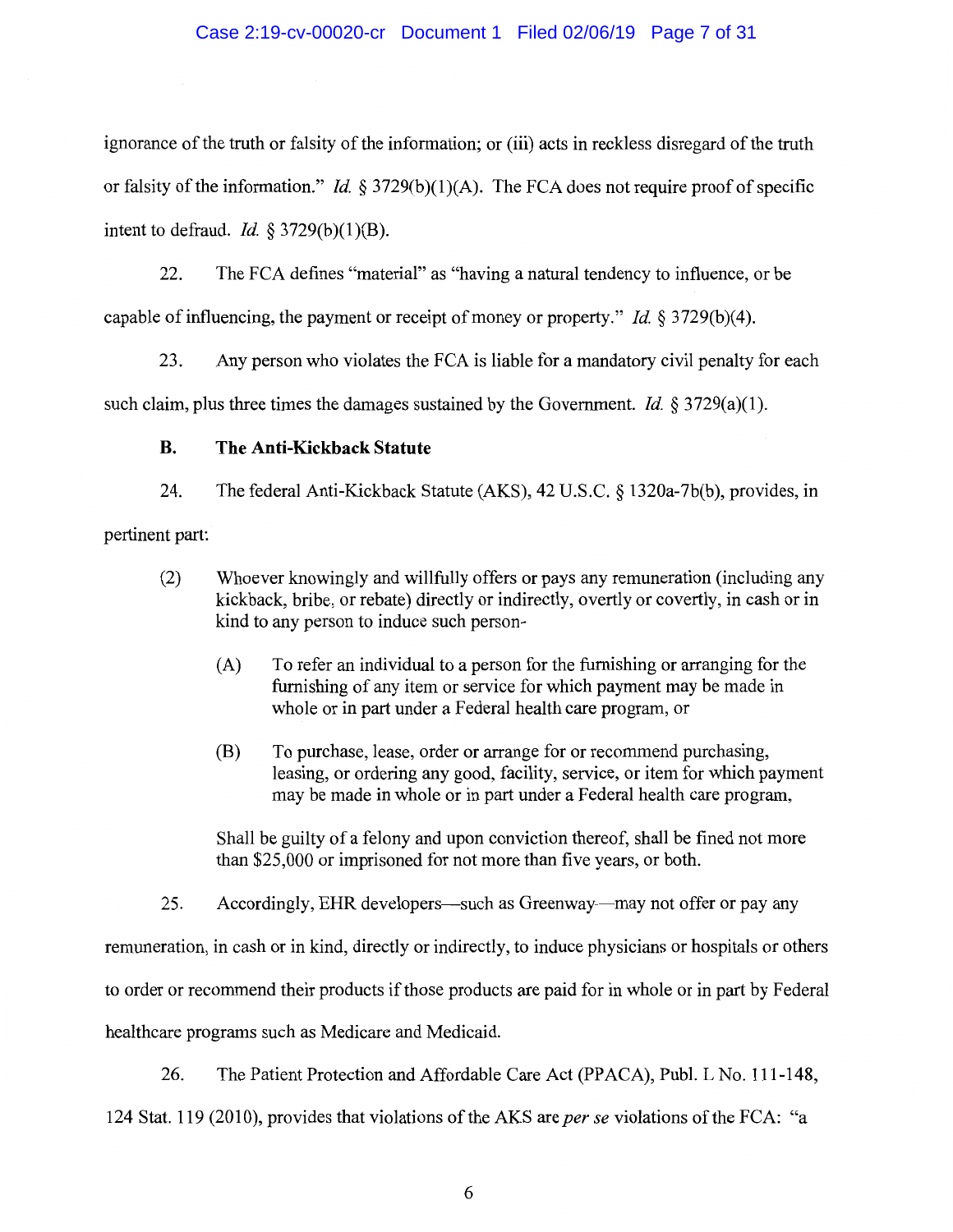#### Case 2:19-cv-00020-cr Document 1 Filed 02/06/19 Page 8 of 31

claim that includes items or services resulting from a violation of this section constitutes a false or fraudulent claim for the purposes of [the FCA]."

27. The PPACA also clarified the intent requirement for the Anti-Kickback Statute, and provides that "a person need not have actual knowledge of this section or specific intent to commit a violation" of the AKS in order to be found guilty of a "willful violation."

## **C. Certified EHR Technology and the Meaningful Use Program**

28. On February 17, 2009, Congress enacted the HITECH Act to promote the adoption and meaningful use of certified EHR technology. Under the HITECH Act, ONC established a certification program for EHR technology. As part of the certification program, an EHR developer that seeks to have its software certified must provide documentation and evidence to an ONC-authorized accredited testing laboratories (ONC-ATLs) and certification bodies (ONC-ACBs) that the relevant software meets the full scope of the certification requirements established by ONC. The ONC-ATLs and ONC-ACBs test and certify that developers' EHRs are compliant with the certification requirements.

29. Through the Meaningful Use program, CMS makes incentive payments to healthcare providers for demonstrating meaningful use of certified EHR technology. Individual practitioners ("Eligible Professionals") could qualify for up to a total of \$43,720 over five years from Medicare (ending after 2016) and up to a total of \$63,750 over six years from Medicaid (ending after 2021).

30. In order to qualify for incentive payments under the Meaningful Use program, Eligible Professionals were required, among other things, to: (1) use an EHR system that qualified as certified EHR technology; and (2) satisfy certain objectives and measures relating to their meaningful use of the certified EHR technology.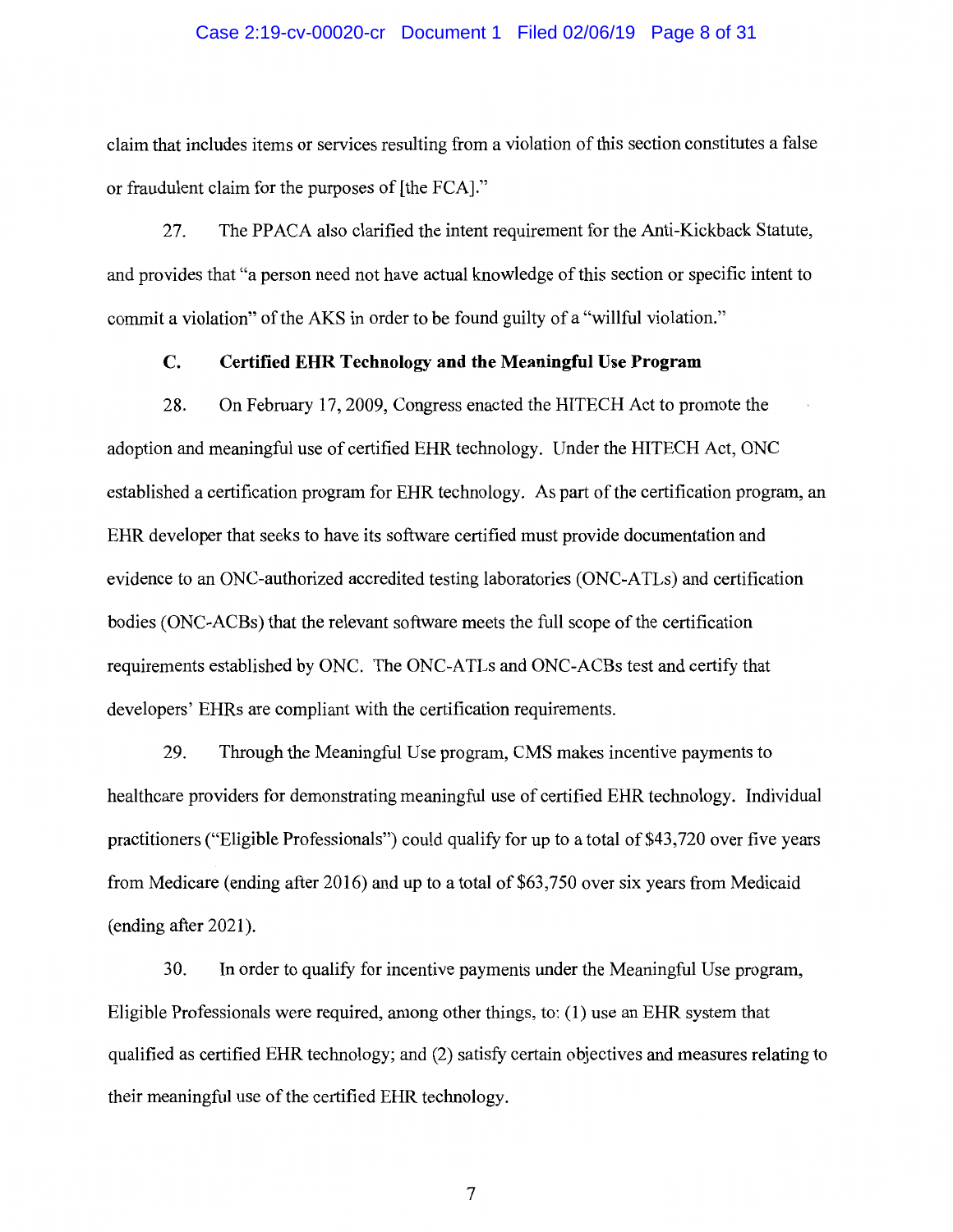#### Case 2:19-cv-00020-cr Document 1 Filed 02/06/19 Page 9 of 31

31. HHS implemented the certification criteria and incentive payment requirements in multiple stages. On January 13, 2010, HHS published in the Federal Register an interim final rule setting forth the "2011 Edition" certification criteria for certified EHR technology, and a proposed rule setting forth the "Stage l" meaningful use requirements for incentive payments. HHS finalized these rulemakings by publication in the Federal Register on July 28, 2010. As established in that final rule, in Stage 1, an Eligible Professional's use of certified EHR technology generally needed to satisfy fifteen "core objectives" and five out of ten "menu set objectives."

32. On September 4, 2012, HHS published in the Federal Register the final rules setting forth the "2014 Edition" certification criteria for certified EHR technology, and "Stage 2" meaningful use requirements for incentive payments. As established in that final rule, in Stage 2, an Eligible Professional's use of certified EHR technology generally needed to satisfy seventeen "core objectives" and three out of six "menu set objectives."

33. On October 16, 2015, CMS published in the Federal Register a final rule with comment period setting forth the "Modified Stage 2" meaningful use requirements for incentive payments. For years 2015 through 2017, Modified Stage 2 eliminated the concept of "menu set objectives" and required all Eligible Professionals to attest to a single set of objectives and measures.

34. To obtain certification, EHR developers must represent to an ONC-ACB that their EHR product satisfies the full scope of the certification criteria for which they have applied and submit to and pass certification testing by an ONC-ATL.

35. Testing and certification are based on the scope of the specific regulatory criteria that the developer represents its software satisfies and on which the developer requests to be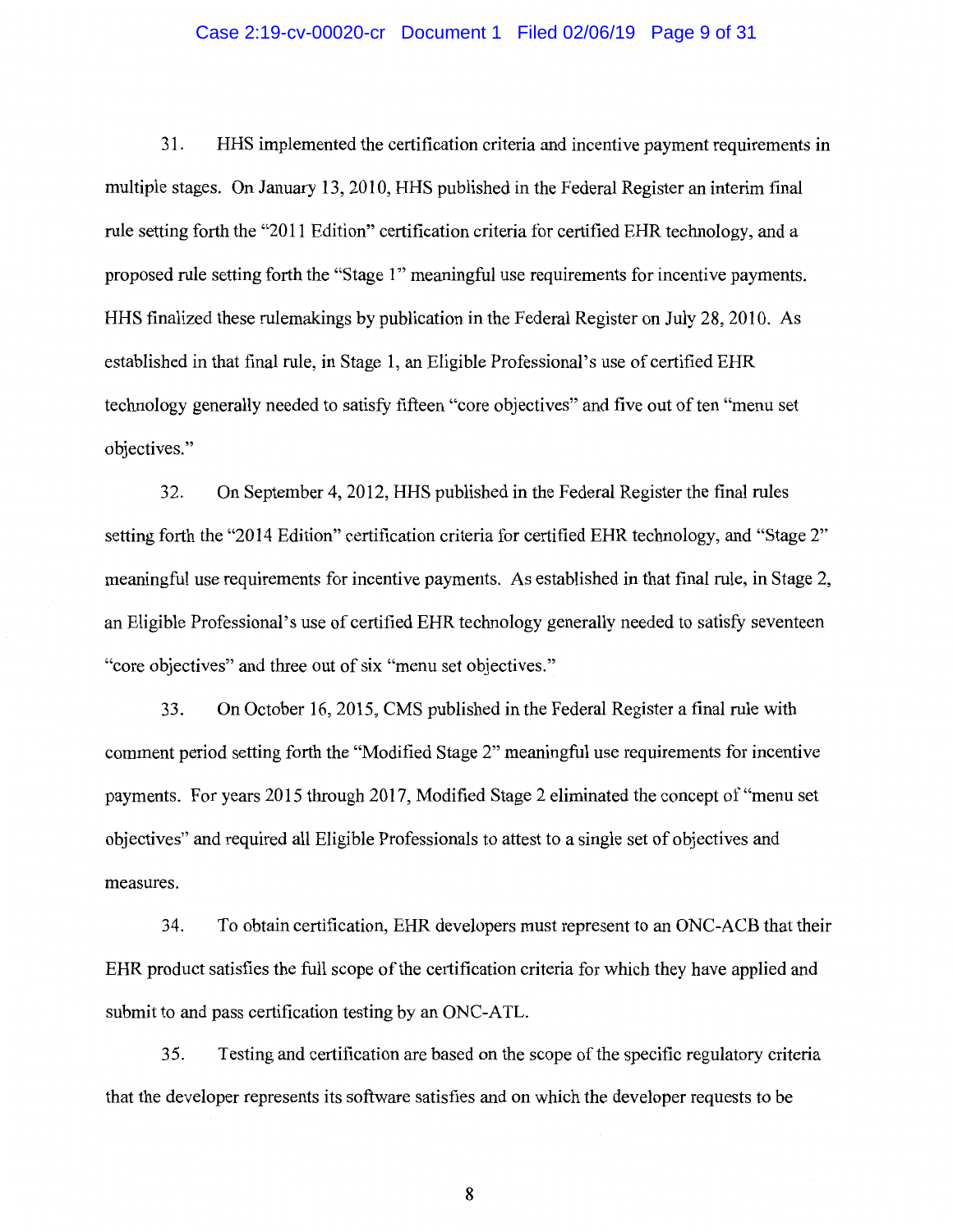#### Case 2:19-cv-00020-cr Document 1 Filed 02/06/19 Page 10 of 31

tested and certified. Specifically, the ONC-ATL relies on representations from the developer regarding the capabilities of its software and uses only the ONC-approved test methods that relate to the regulatory criteria for which the developer has requested testing and certification. The ONC-ACB likewise relies on representations from the developer regarding the capabilities of its software and bases certification decisions on those representations and the testing performed by the ONC-ATL.

36. After obtaining certification, an EHR developer must maintain that certification by complying with all applicable conditions and requirements of the certification program. Among other things, the EHR product must be able to accurately, reliably, and safely perform its certified capabilities in the field. EHR developers must also cooperate with the processes established by ONC for conducting ongoing surveillance and review of certified EHR technology.

37. To qualify for incentive payments in each Stage of the Meaningful Use program, healthcare providers were required to attest each year that they used certified EHR technology and satisfied the applicable Meaningful Use objectives and measures. Use of certified EHR technology and satisfaction of applicable Meaningful Use objectives and measures are material to payment under the Meaningful Use program.

38. CMS payment rules concerning the Meaningful Use program recognize that healthcare providers rely on certification for assurance that an EHR product meets the applicable certification criteria, including that it possesses the certified capabilities that healthcare providers will need to use to achieve relevant objectives and measures, and that the software will perform in accordance with applicable certified capabilities.

39. ONC-ACBs "have a responsibility to ensure that the certifications they issue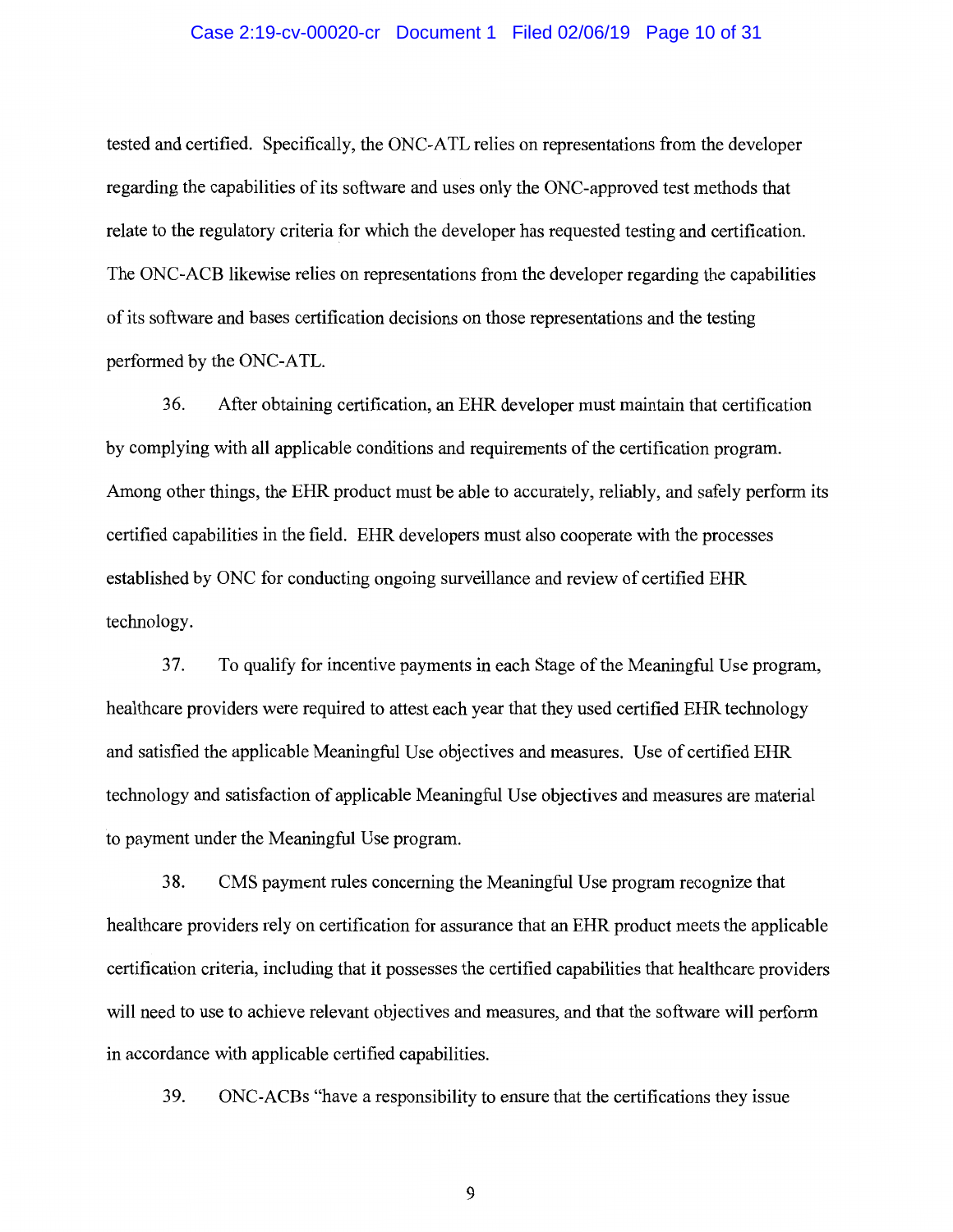#### Case 2:19-cv-00020-cr Document 1 Filed 02/06/19 Page 11 of 31

serve as an indication of [an EHR's] capabilities and compliance with the certification criteria adopted" by HHS and are expected to "conduct surveillance" that focuses on whether certified EHRs "continue to perform 'in the field' or in a 'live' environment as they did when they were certified." 76 FR 1282 (January 7, 2011).

40. HHS, in establishing the final rules for certification of health information technology, noted that "[ s ]urveillance should provide additional assurances to the HIT market that [EHRs] will continue to perform in an operational setting or 'live' environment as they did when they were certified." *Id.* at 1308.

## **IV. GREENWAY'S FALSE STATEMENTS AND FRAUDULENT CONDUCT IN CONNECTION WITH ITS 2014 EDITION CERTIFICATION**

41. Since the start of the Meaningful Use program, in order to qualify for incentive payments, healthcare providers have been required to use certified EHR technology. An EHR product cannot be certified unless all applicable certification criteria and standards have been met. Certification is material to payment under the Meaningful Use program.

42. As noted in the Federal Register, "[t]here are multiple benefits that stem from the 2014 Edition EHR certification criteria. Foremost, the 2014 Edition EHR certification criteria promote enhanced interoperability, functionality, utility, and security of EHR technology through capabilities they include and the standards they require EHR technology to meet for certification." 45 FR 54282 (Sept. 4, 2012).

43. Eligibility for Meaningful Use Stage 2 incentive payments required healthcare providers to use 2014 Edition certified EHR technology that, *inter alia,* utilized standardized clinical terminology known as Systematized Nomenclature of Medicine- Clinical Terms ("SNOMED CT") in connection with software functions that enabled users to electronically record, change, and access a patient's problem list. In particular, the 2014 Edition certification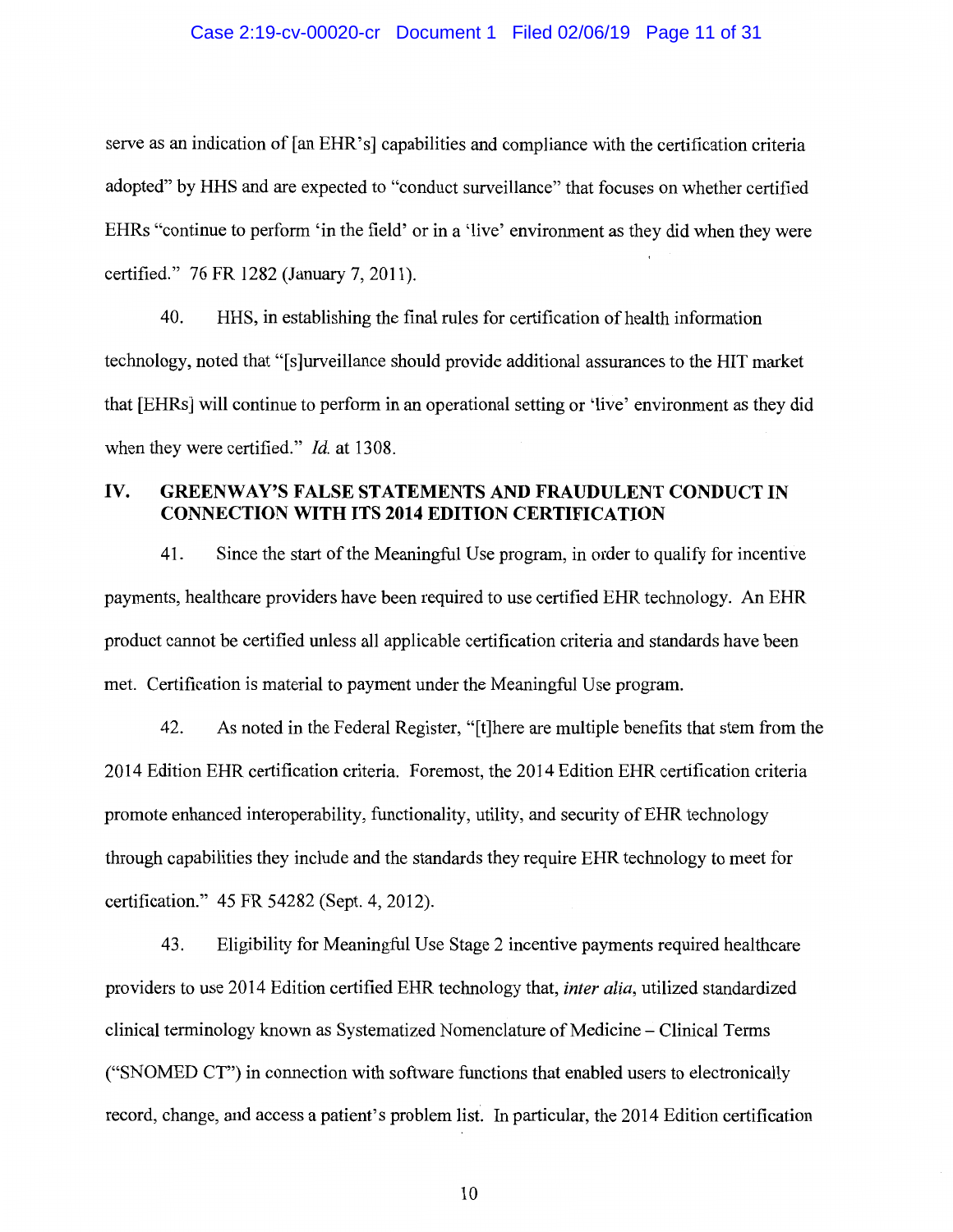#### Case 2:19-cv-00020-cr Document 1 Filed 02/06/19 Page 12 of 31

regulations required incorporation of SNOMED CT International Release, July 2012; and US Extension to SNOMED CT, March 2012. 45 C.F.R. § 170.207(a)(3).

44. The use of SNOMED CT codes enables providers and EHRs to communicate in a common language, which improves the quality of patient care across different providers and care episodes. SNOMED CT was adopted, in part, because it was determined by HHS to be "the best vocabulary to use in those certification criteria that focus on electronic health information exchange." 77 FR 54210 (Sept. 4, 2012).

45. Eligibility for Meaningful Use Stage 2 incentive payments also required healthcare providers to use 2014 Edition certified EHR technology to, among other things, generate and transmit prescriptions electronically ( commonly referred to as ePrescriptions) using a standardized drug vocabulary known as RxNorm, which specifies each unique drug, formulation, and dosage.  $45$  C.F.R. 170.314(b)(3). RxNorm codes provide a mechanism for ensuring the accuracy of ePrescriptions and for allowing EHR systems to communicate and interact accurately and efficiently with other EHR systems, with pharmacies, and with health information networks.

46. Greenway did not adopt, implement, or fully utilize the RxNorm and SNOMED CT standards as required for certification as a complete EHR at the time of Prime Suite's testing. Likewise, Prime Suite did not fully utilize these standards in the product Greenway put into production for use in the field. Greenway thereby caused Prime Suite to be tested, certified, and put into production when it did not fully comply with the regulatory criteria and standards.

47. Thus, and as described in further detail below, Greenway obtained its Prime Suite certification through fraudulent means.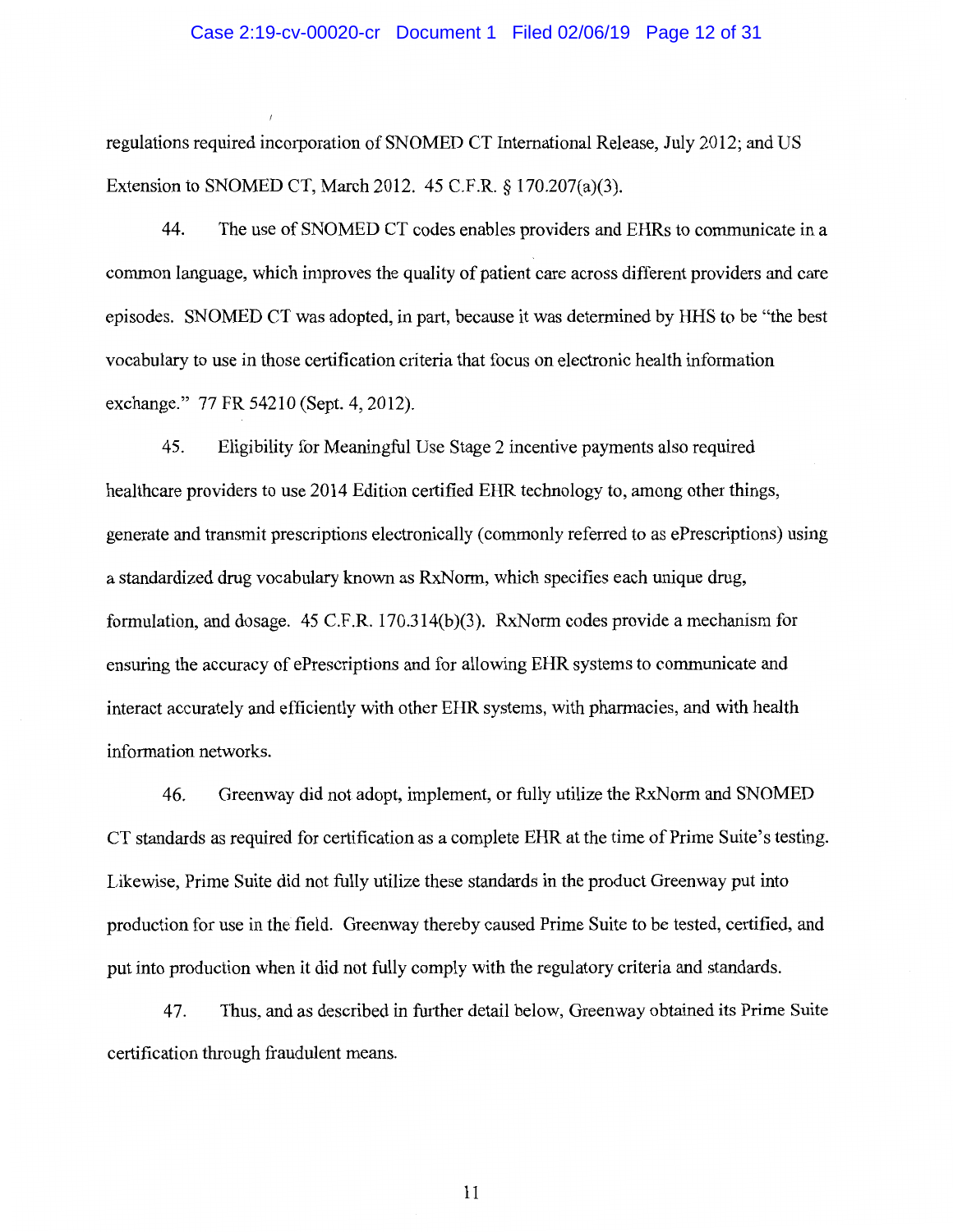## **A. GREENWAY'S\_PLAN TO SHORTCUT CERTAIN FUNCTIONALITY TO PASS CERTIFICATION TESTING AND BECOME ONE OF THE FIRST DEVELOPERS CERTIFIED TO THE 2014 EDITION**

48. Greenway was one of the later EHR software developers to achieve 2011 Edition certification-obtaining certification of its Prime Suite product on October 14, 2010. Greenway felt that its delay in obtaining certification put it at a competitive disadvantage as compared with other developers in the EHR market. On October 21, 2010, Howerton lamented that "priority wasn't made" to be the first to certify and that the "[b]ottom line is that we should have made it a priority to be the first certified." Greenway was therefore determined to ensure that it was one of the first developers certified to the 2014 Edition.

49. Beginning as early as 2012, Kornegay and Howerton were tasked with responsibility for securing certification to the 2014 Edition for Prime Suite and were both pressured and incentivized by their superiors, including Samples, to ensure that Prime Suite was one of the first EHR products certified to the 2014 Edition.

50. In order to ensure early certification, Greenway began planning to "shortcut[] some functionality" as early as Fall 2012. On October 29, 2012, a Greenway developer emailed Kornegay and a team of software developers about a "MU2 Kickoff Call." The agenda included the following:

#### o **MU2 lnital Cert, target deliverable 12/1**  o **Shortcutting some functionality**

51. Thus, Greenway planned to obtain what it referred to internally as "initial" certification by "shortcutting some functionality."

52. On November 29, 2012, Howerton sent an email to his superior, Hardin, carbon copying Kornegay, confirming that Greenway was "definitely going to attempt some hacks in order to be the first certified vendor."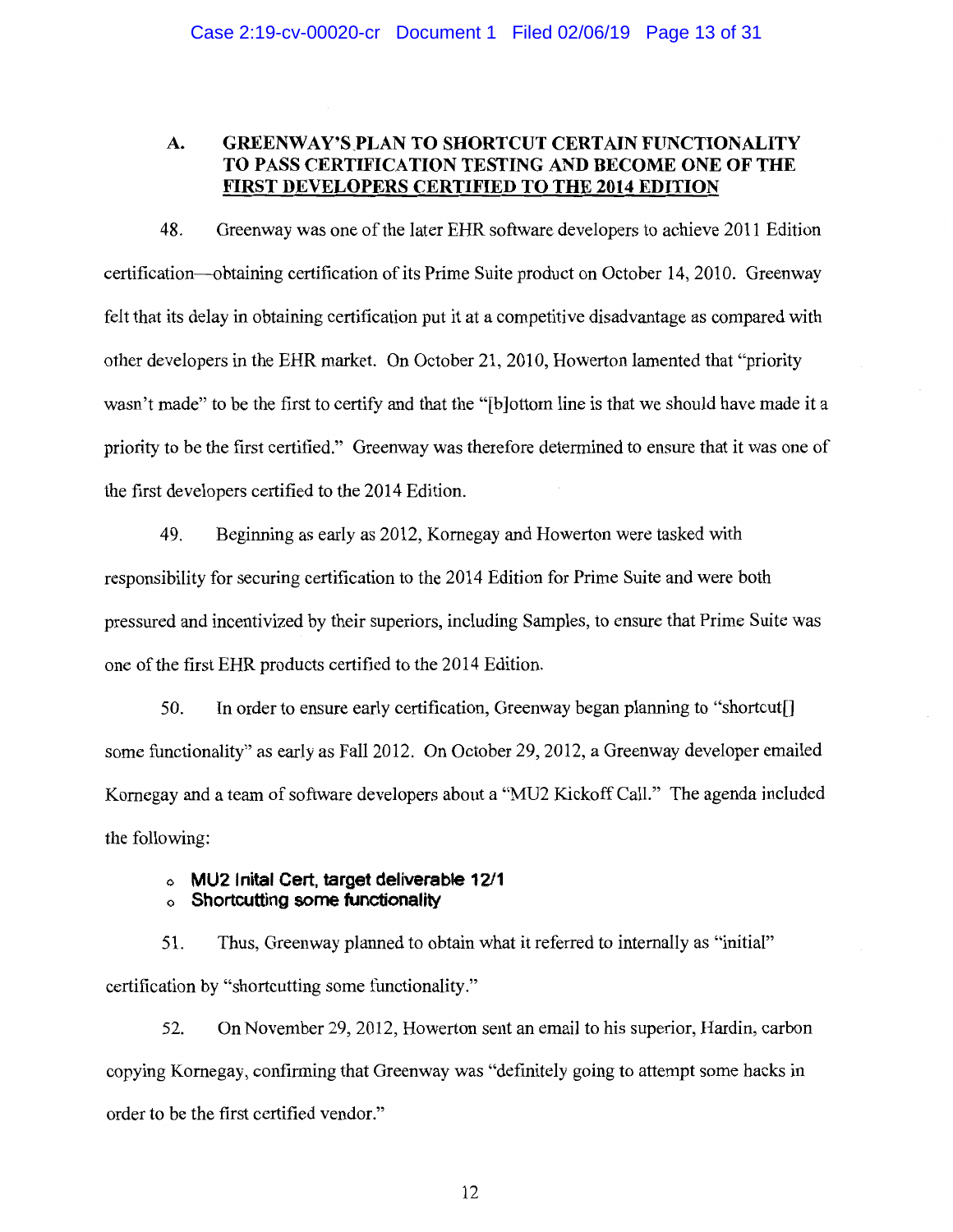#### Case 2:19-cv-00020-cr Document 1 Filed 02/06/19 Page 14 of 31

53. Howerton additionally noted that ACBs were "specifically going to be looking for hacks and failing criteria for vendors who do it" and queried whether "this changes Johnathan's option [sic] regarding our analysis/development/testing timeline efforts to be the first certified vendors vs getting a real solution built and tested?" Based on information and belief, "Johnathan" in this context refers to Johnathan Samples.

54. With certification testing scheduled to begin in January 2013, Kornegay was offered a bonus contingent on Greenway obtaining certification in the first round of developers. On December 6, 2012, Kornegay told Howerton that "J gave me a deadline and a bonus this morning." Kornegay admitted he was "not sure it can be done, but my fingers will be worn down to the nubs either way. It's a big f<sup>\*</sup>cking carrot." Again, based on information and belief, "J" in this context refers to Johnathan Samples.

55. On January 6, 2013, Hardin emailed Kornegay and Howerton regarding a meeting to "discuss the post certification plan and the biggest thing needed for that to be meaningful is an idea of the size and scope of the gaps between what we have and what we need. This is obviously secondary to what you're doing for certification but I wanted to see if you have a general idea . . . ."

56. Howerton emailed Hardin and Samples on January 14, 2013, stating, "the intent of this functionality was only being developed for MU2 initial certification" and that Greenway's "initial goal was to throw things as fast as possible together for certification .... "

57. Greenway thus initially prepared Prime Suite only to pass testing, and not to actually fully comply with the functionalities needed to satisfy the regulatory criteria required for certification. Greenway supervisors and managers—including Samples, Hardin, and Howerton—were specifically aware of and orchestrated Greenway's plan to cheat certification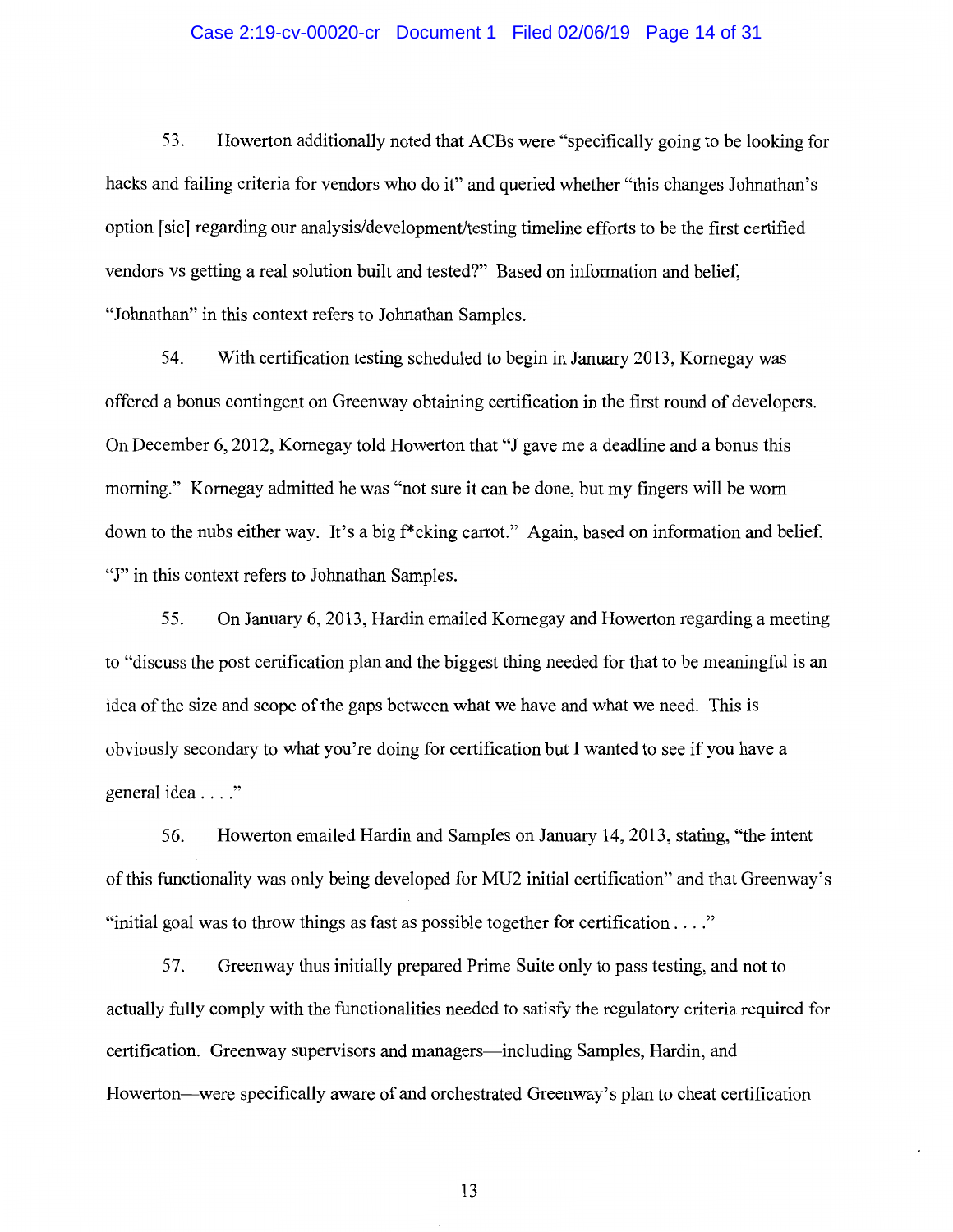#### Case 2:19-cv-00020-cr Document 1 Filed 02/06/19 Page 15 of 31

testing. Greenway did not rectify all of the "gaps" between what it provided for certification testing and what was required for doctors to have a fully functional EHR that satisfied the requirements for payment.

## **B. GREENWAY FAILED TO SATISFY THE CERTIFICATION CRITERIA AND MADE FALSE STATEMENTS IN OBTAINING CERTIFICATION AND MARKETING PRIME SUITE**

58. The Certification Commission for Health Information Technology (CCHIT) was a private company approved by ONC as an ONC-ATL and ONC-ACB to test and certify EHR products that met certification requirements. Greenway retained CCHIT and paid CCHIT for its services in connection with the testing and certification of Prime Suite to the 2014 Edition of the certification criteria.

59. CCHIT utilized standardized testing protocols, or test scripts, which identified each step taken during testing. Test scripts were routinely provided to EHR developers in advance of their test date, and here CCHIT provided the test scripts to Greenway in advance of Prime Suite's testing. Among other things, the test scripts informed the EHR developers of precisely which drugs and corresponding RxNorm drug codes would need to be ordered to pass testing and, similarly, what diagnoses and corresponding SNOMED-CT codes would need to be demonstrated.

60. Notably, certification testing does not confirm that each criteria and standard is satisfied in full and under every conceivable scenario. Rather, testing takes a snapshot of a product's capabilities by ensuring it can pass certain test cases for which developers are provided the test scripts in advance.

61. In January 2013, Greenway submitted an application to CCHIT for testing and certification of Prime Suite to the 2014 Edition. As part of the application, Greenway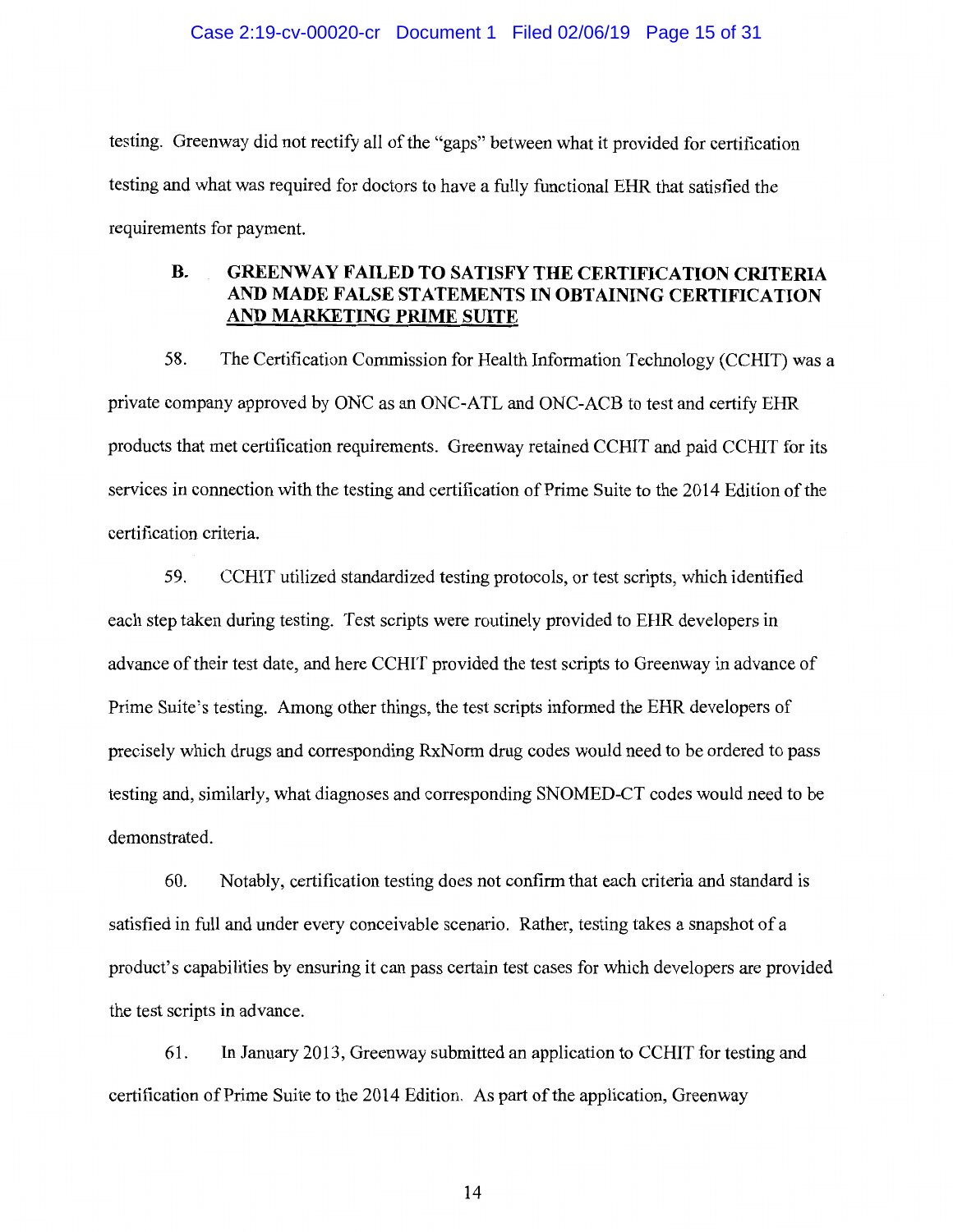#### Case 2:19-cv-00020-cr Document 1 Filed 02/06/19 Page 16 of 31

represented that Prime Suite satisfied the certification criteria for a complete EHR and was capable of meeting those criteria and using the required standards in the field. This representation was false. At the time that Greenway submitted Prime Suite for certification testing, its employees knew that it did not adequately perform numerous capabilities required by the certification criteria.

62. Howerton and Kornegay were responsible for preparing and submitting Prime Suite's attestation documents to its ACB and for understanding the regulations and ensuring Greenway's compliance therewith.

63. Greenway represented to CCHIT, its ONC-ATL and ONC-ACB, that Prime Suite satisfied the ePrescribing requirements, including implementation of the RxNorm vocabulary. 45 C.F.R. §170.314(b)(3). However, at that time and for years afterwards, Greenway had not implemented the Rx.Norm vocabulary into Prime Suite's electronic prescription functions.

64. The testing demonstrations and representations related to Greenway's application for Prime Suite ePrescribing certification were false.

65. In addition to Rx.Norm codes, Greenway also falsely represented Prime Suite's compliance with other certification requirements. Specifically, Greenway misrepresented that Prime Suite maintained and communicated patients' problem lists using SNOMED-CT codes so that other EHR systems would be able to read and incorporate important patient information. Prime Suite thereby was unable to satisfy in full all requirements related to Consolidated Clinical Documents (CCDA) at the time it was being tested for certification.

66. In connection with transmitting SNOMED-CT codes for purposes of transmitting CCDA documents, a Greenway employee internally described the plan for passing testing as "not truely [sic] honest lol."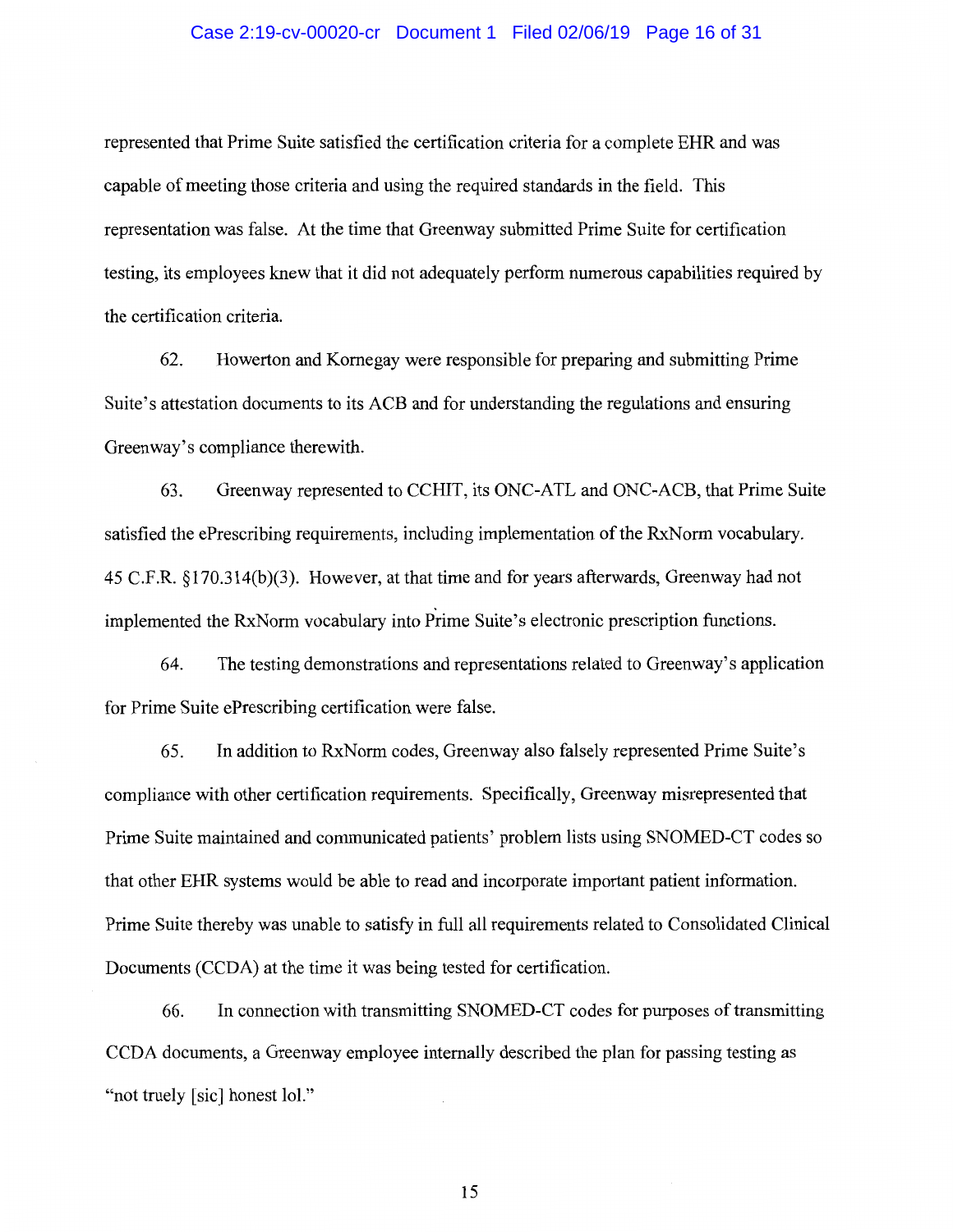#### Case 2:19-cv-00020-cr Document 1 Filed 02/06/19 Page 17 of 31

67. Kornegay and Howerton reviewed the test scripts in advance of testing and worked off those documents in advising Greenway' s computer programmers in connection with developing the Prime Suite software in a manner to pass certification testing without Prime Suite actually being able to meet all of the certification criteria, including use in full of the required vocabulary standards.

68. After practicing the test scripts that its ACB had provided, Howerton and Kornegay recognized that Greenway's Prime Suite product was unlikely to pass and thus would not obtain certification. After identifying Prime Suite's inability to meet the regulatory criteria, Kornegay and Howerton, with the assistance of a third party, manipulated Prime-Suite's software coding to cover up the failings and to pass testing and obtain certification.

69. On January 14, 2013, on the eve of testing, Howerton emailed his superiors, including Samples and Hardin, noting that because Greenway's "initial goal was to throw things as fast as possible together for certification, we need to really take time and make sure what we are planning to deliver is done the right way for our customers and their patient safety before pushing it out." Despite this warning, Greenway did not ensure what it delivered was "done the right way for [Greenway] customers and their patient safety" before Prime Suite was released for use in the live patient treatment setting.

70. Despite Samples' and Hardin's receipt of this communication, Greenway nonetheless went forward with CCHIT's testing of Prime Suite, which had been specifically coded to pass the test scripts but which otherwise failed to satisfy the full scope of the regulatory requirements. Prime Suite thus passed certification testing when Greenway knew its product did not comply with the 2014 Edition certification regulatory criteria. Greenway then released Prime Suite to its users knowing it did not comply with regulatory requirements.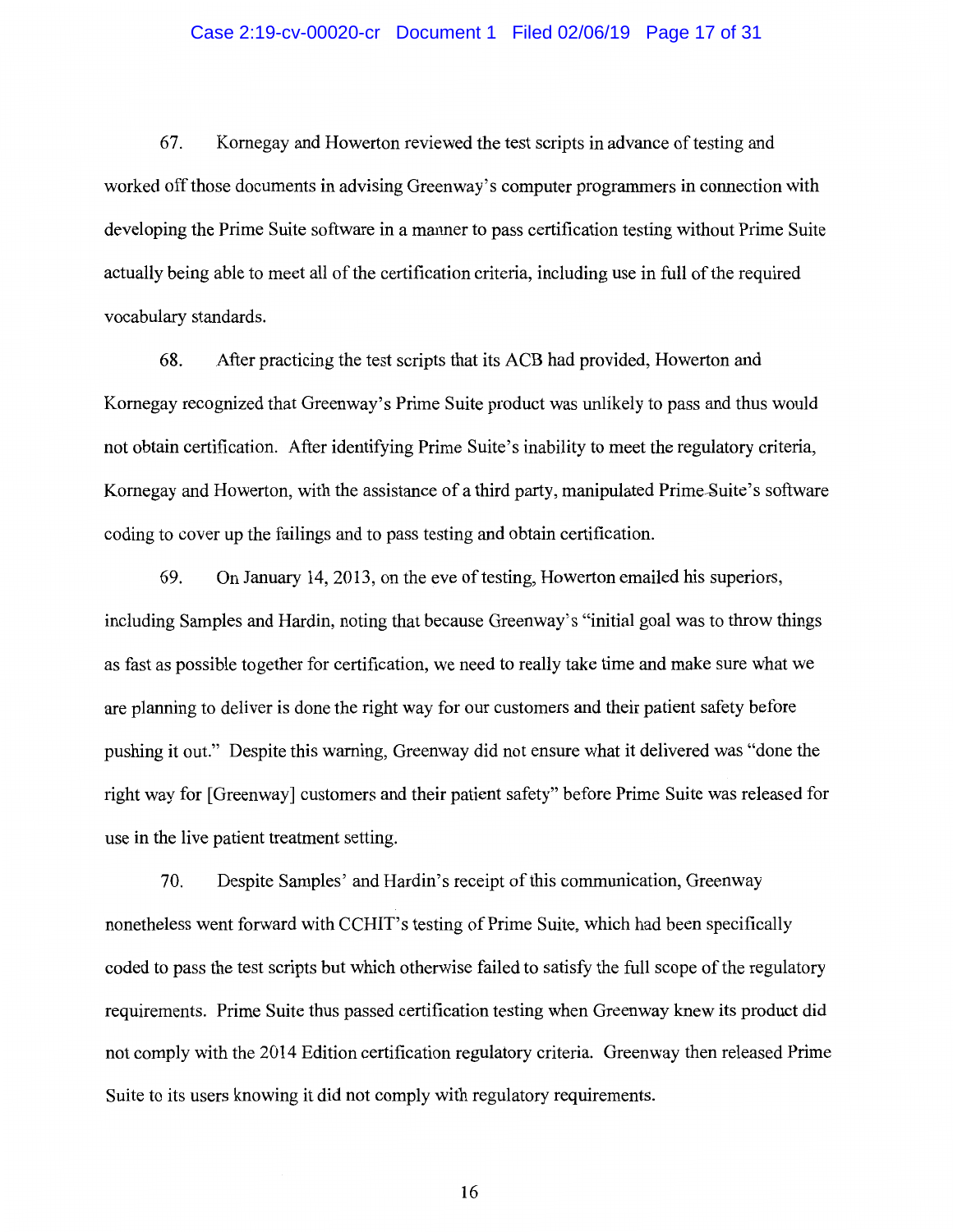#### Case 2:19-cv-00020-cr Document 1 Filed 02/06/19 Page 18 of 31

71. CCHIT tested and certified the Prime Suite product that Greenway presented in January 2013. Greenway knew this product did not fully meet all of the certification criteria either at the time CCHIT tested it or thereafter in the production version of the software used in thousands of providers' offices across the country.

72. In January 2014, CCHIT discontinued serving as an ONC-ACB and Greenway retained the Drummond Group ("Drummond") to serve as its ACB for Prime Suite for the continued certification and associated requirements for continued post-market surveillance of Prime Suite.

73. CCHIT's and Drummond's testing, surveillance, and certification efforts did not uncover that Prime Suite did not truly meet the full scope of the 2014 Edition certification requirements or that Greenway had rigged its Prime Suite software for purposes of passing certification testing.

74. In light of Greenway's misrepresentations to its ACBs and its acts and/or omissions described above, Prime Suite did not qualify as certified EHR technology.

75. Relying on Greenway's representations that its Prime Suite product was certified—which certification Greenway, as described above, had fraudulently induced— Greenway's users submitted to CMS and state Medicaid agencies thousands of Stage 2 claims and unknowingly falsely attested that they had satisfied the requirements of Meaningful Use by using certified EHR technology and were thereby eligible to receive Meaningful Use incentive payments.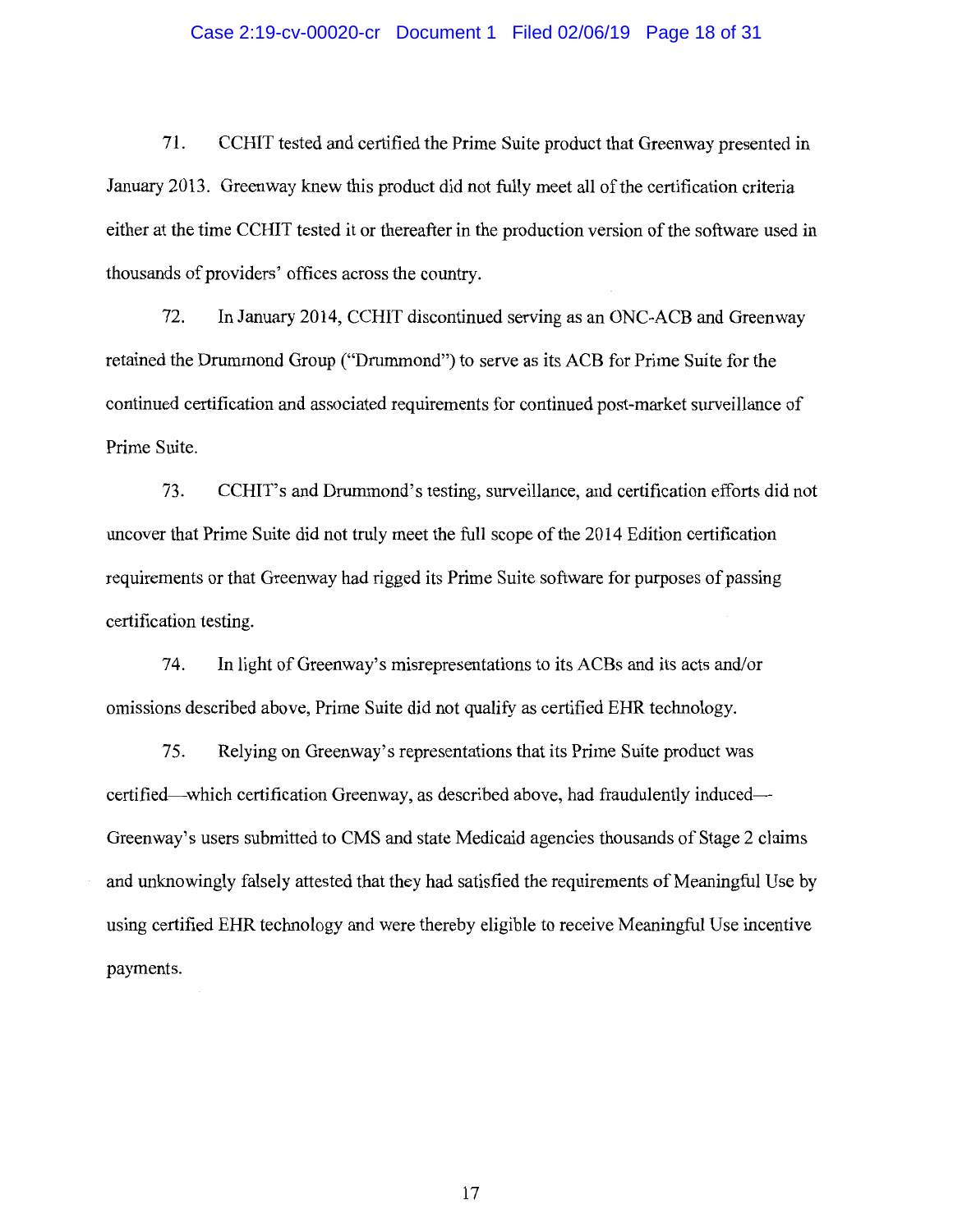## **V. GREENWAY INTENTIONALLY INFLATED USER ATTESTATION METRICS TO ENSURE USER RECEIPT OF INCENTIVE PAYMENTS TO WHICH THEY WERE NOT ENTITLED**

76. In addition to fraudulently obtaining 2014 Edition certification for its Prime Suite product, Greenway also inflated certain Prime Suite users' Stage 1 Meaningful Use attestation metrics to ensure the users satisfied attestation thresholds and received incentive payments.

77. For Stage 1 of the Meaningful Use program, eligible professionals had to satisfy "Core" objectives and associated measures and multiple "Menu" objectives and associated measures in order to obtain an incentive payment from CMS. If an eligible professional failed to satisfy any "Core" measures, they were ineligible to receive an incentive payment.

78. Core Measure 13 required that "clinical summaries [are] provided to patients for more than 50 percent of all office visits within 3 business days." 42 C.F.R. § 495.6(d)(13)(ii) ("the Clinical Summaries Measure"). A clinical summary is an after-visit summary that provides a patient with information relating to the visit such as updated vital signs, procedures performed and topics covered during the visit, an updated medication list, and a list of recommended tests. 75 FR 44358 (July 28, 2010).

79. CMS included the requirement of providing clinical summaries as a core objective because "it is integral to involving patients and their families in their provision of care." 75 FR 44359 (July 28, 2010). A clinical summary also assists patients ensure the information recorded in the EHR is correct, to recall the names of medications, and to communicate with family members as to their conditions and treatment.

80. In order to satisfy the Clinical Summaries Measure—and thus to be eligible to receive Meaningful Use incentive payments—an eligible professional must show that it provided clinical summaries for more than half of all office visits within three business days. In other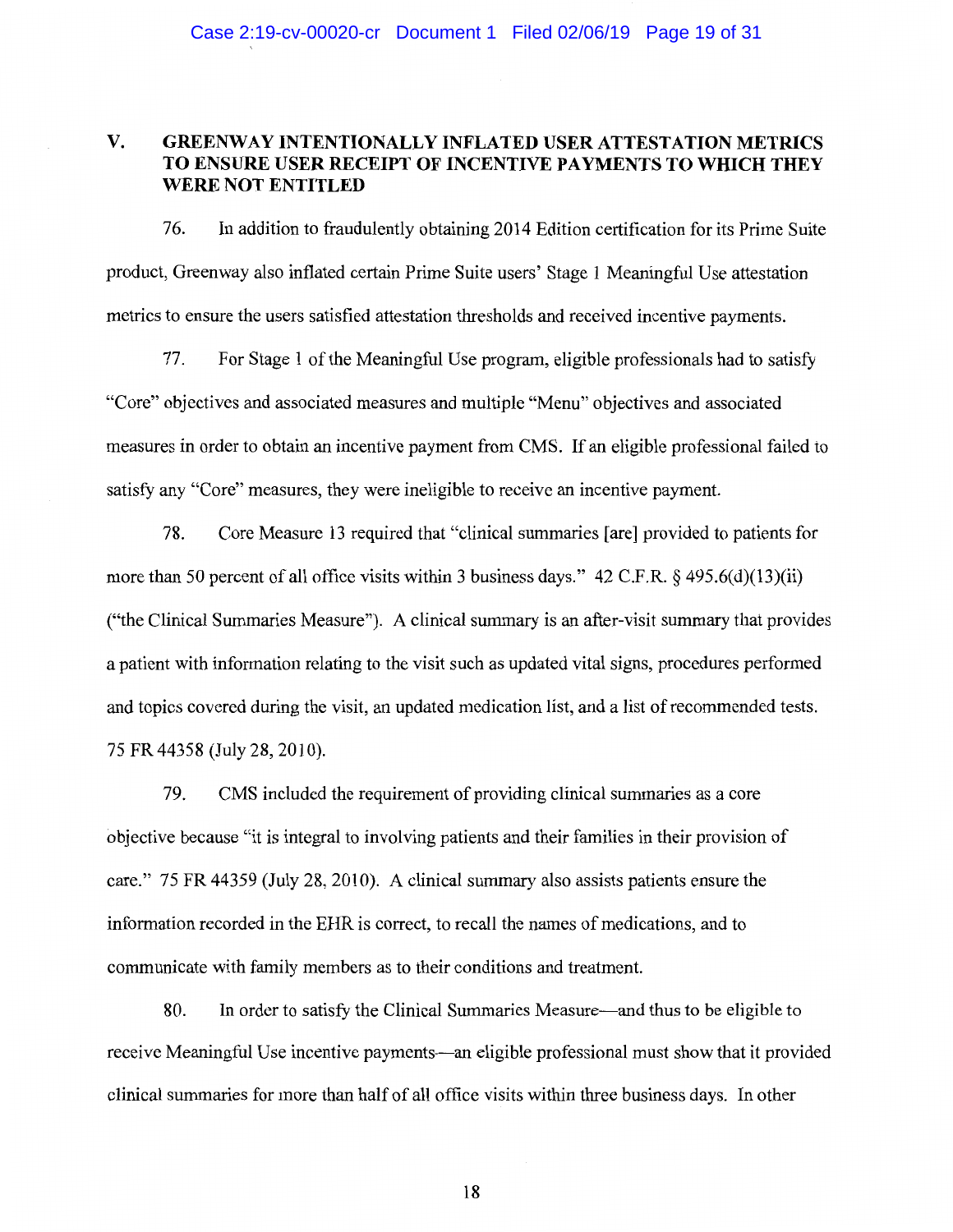#### Case 2:19-cv-00020-cr Document 1 Filed 02/06/19 Page 20 of 31

words, when the number of office visits for which a clinical summary was provided (the numerator) was compared to the total number of office visits conducted by the practice (the denominator), the resulting percentage must have been larger than 50 percent for the relevant reporting period. The following equation shows the Clinical Summaries Measure requirement, according to the published regulation:

(Office visits with summaries provided)

> 50 percent

(Total office visits)

*See* 42 C.F.R. § 495.6(d)(13)(ii); 75 FR at 81886 (Dec. 29, 2010).

81. If an eligible professional fell short of the 50 percent requirement for the Clinical Summaries Measure, he or she would not be entitled to any Meaningful Use payment.

82. Notwithstanding this requirement, Prime Suite went to market with a calculation for Clinical Summaries based on unique patient visits, not total patient visits. Greenway knew or should have known prior to releasing Prime Suite to users that its Clinical Summaries calculations were incorrect and could not be relied on to obtain a Meaningful Use payment.

83. In summer 2011, Greenway determined that some of its users who had previously appeared to be on track to meet the Measure would in fact fail to meet the 50 percent threshold when they attested if the correct calculation was implemented. Greenway did not correct the faulty calculation and caused its users to attest with incorrect data.

84. On or about December 19, 2011, a Greenway employee informed Kornegay by email of the error in the calculation of the Clinical Summaries Measure. In response, Kornegay sent an email to Greenway employees, including Howerton, stating, in part, that his "vote" was to not correct the calculation, and noting that Greenway "customer's [sic] clinical summary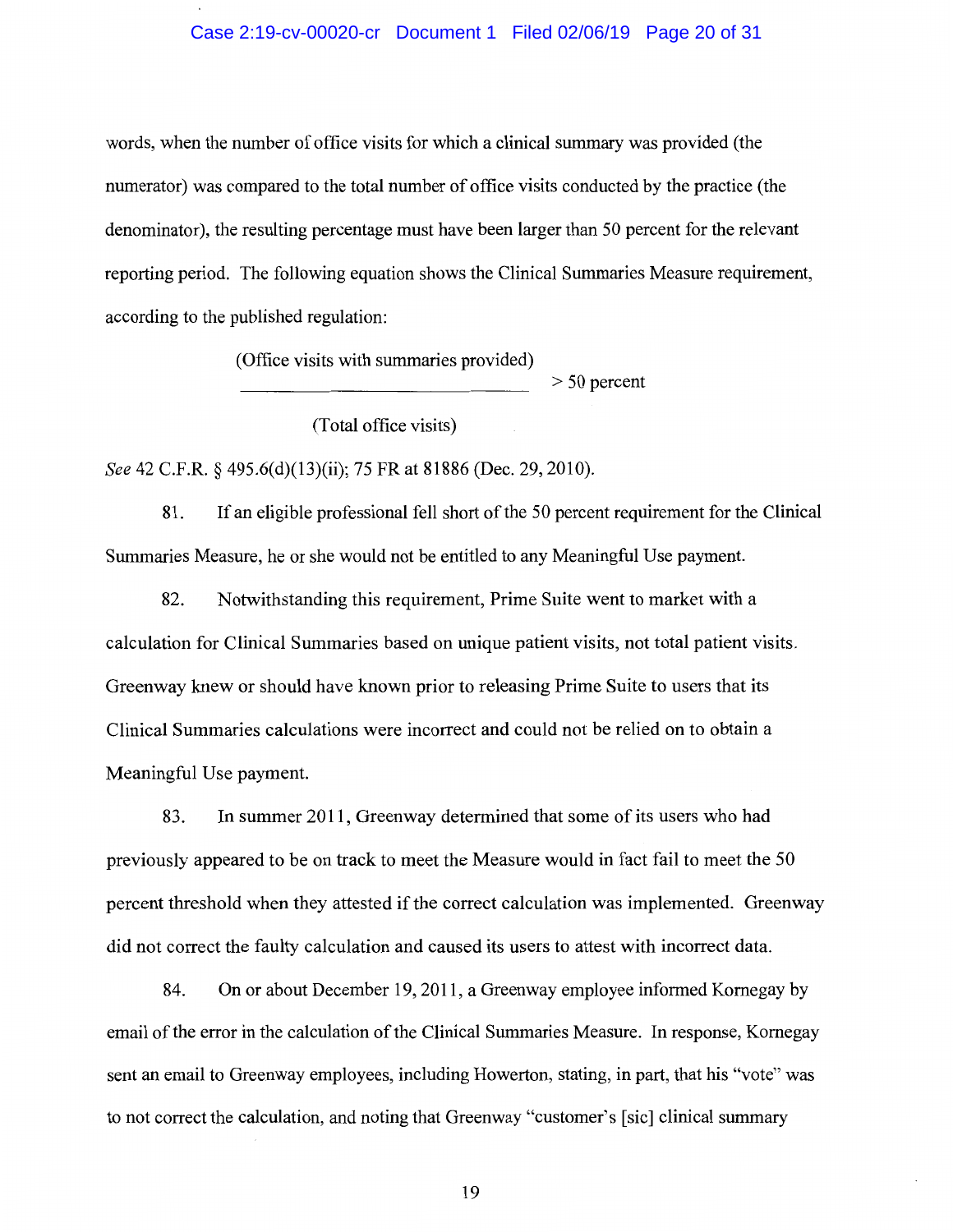numbers will be decimated if we make the change to visit level."

85. On or about December 20, 2011, through an instant messaging program,

Kornegay sent a message to Howerton stating that he was preparing an email to ONC regarding

"clinical summaries changing randomly."

86. The issue languished into 2012. On or about April 4, 2012, Kornegay sent the following messages to Howerton over the instant messaging program:

> KEVIN KORNEGAY: I think the fix is easy enough KEVIN KORNEGAY: the measure doesn't need to be changed, just the roll up KEVIN KORNEGAY: but where it gets messy is that we need to relay to our customers KEVIN KORNEGAY: and they will not be happy

87. On or about July 9, 2012, Howerton sent an email to Kornegay, Hardin, and Tice reporting on an analysis performed by another Greenway employee showing that if the change were made to the Clinical Summaries Measure, "827 providers went from above 50% (passing) to below 50% (failing)." Howerton also raised the question as to whether Greenway should correct its false data.

88. On or about July 11, 2012, Kornegay emailed Howerton and Tice: "I have much trepidation about changing the way this measure calculates at this point in time. There are 800+ physicians who fall out of compliance due to this change, and 1 (one) who moves into compliance. I want to be honest and transparent as possible, but I think this will create some real problems..."

89. On or about July 13, 2012, Tice responded to Kornegay and Howerton stating, "I think that is probably the best course of action given the impact of making this change." On information and belief, Tice was indicating that the "best course of action" was not to submit accurate user attestation data so that users failing to qualify for incentive payments would nonetheless receive federal funds.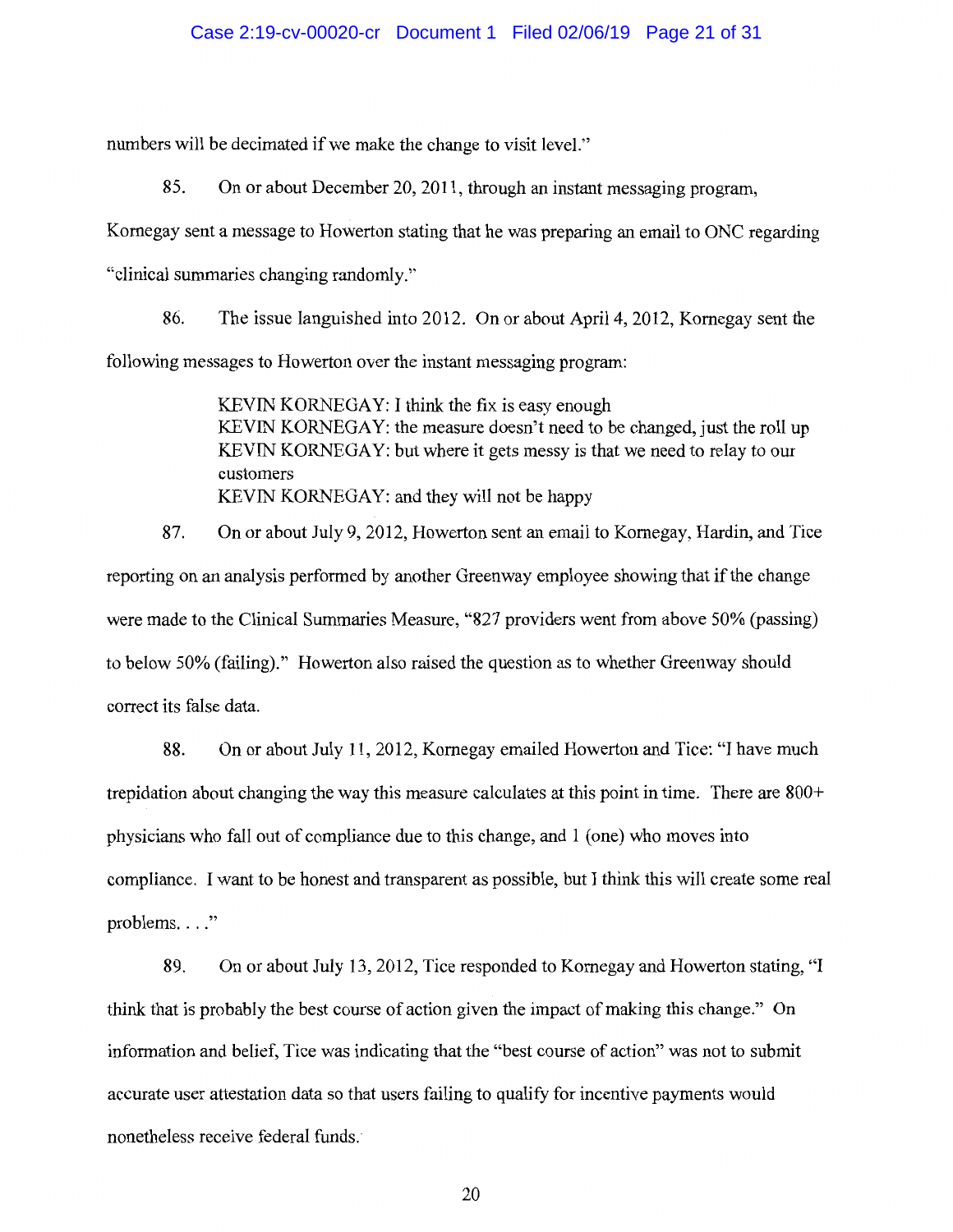90. On or about July 13, 2012, Kornegay and Howerton had the following exchange

over an instant messaging program:

KEVIN KORNEGAY: when do we have to decide by for clinical v [visit] summary

JARED HOWERTON: like ow JARED HOWERTON: now

KEVIN KORNEGAY: is this how Truman felt when he was staring at the phone?

JARED HOWERTON: not possible according to [another Greenway employee] JARED HOWERTON: which I don't understand really

KEVIN KORNEGAY: yea that's what he told me this morning

JARED HOWERTON: but I do understand JARED HOWERTON: a little bit JARED HOWERTON: I am tom JARED HOWERTON: I really want to fix it

KEVIN KORNEGAY: I didn't sleep well last night thinking about it KEVIN KORNEGAY: me too KEVIN KORNEGAY: but I don't want to get fired

JARED HOWERTON: that settles it JARED HOWERTON: you can't sleep, there is something wrong JARED HOWERTON: but then after we make the change, we won't be able to sleep either .... JARED HOWERTON: the good news is ..... it isn't like it affects health JARED HOWERTON: it just affects \$\$\$

KEVIN KORNEGAY: no patients are jeopardized

JARED HOWERTON: right

KEVIN KORNEGAY: just incentive money

91. On or about July 13, 2012, Howerton wrote to Kornegay, Tice and Hardin stating:

"I am really struggling with this one. I really do want to fix it (I think we all want to) but the PR

is not going to be good."

92. On or about July 13, 2012, Tice emailed Kornegay, Howerton, Hardin and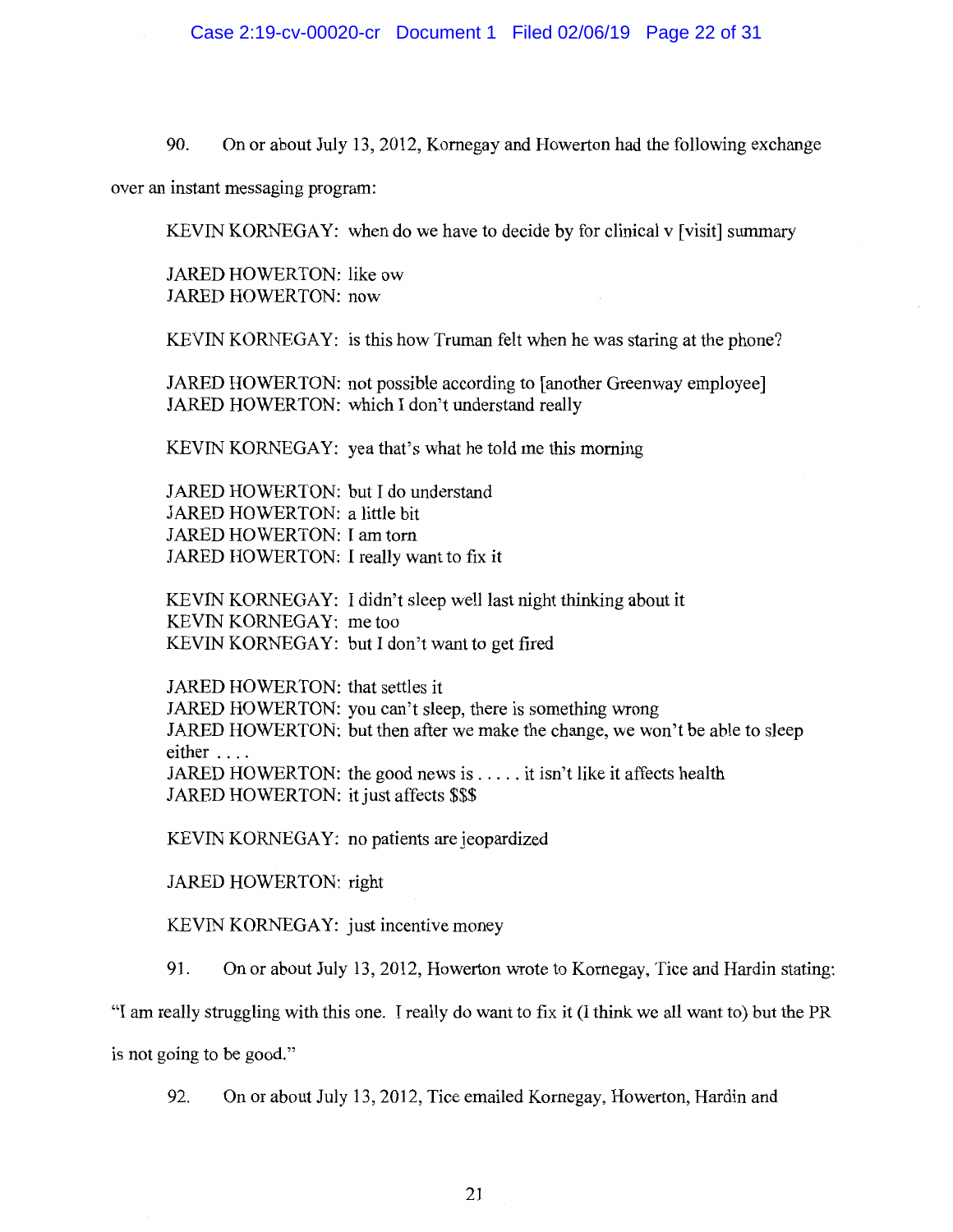#### Case 2:19-cv-00020-cr Document 1 Filed 02/06/19 Page 23 of 31

another Greenway employee: "I am going to have to run this by [Vice President of Customer Support] as there will definitely be a PR fallout. I am leaning towards fixing it in MU2." Upon information and belief, "MU2" refers to Meaningful Use Stage 2.

93. On or about July 13, 2012, Kornegay emailed Tice: "I just got out of V[enissa]'s office. She sounds sold on waiting for MU2 .... " On or about July 13, 2012, Tice responded to Kornegay, "Thanks. I think I am in agreement. Do you have concerns about waiting or are you okay with it?"

94. On July 16, 2012, Hardin emailed: "[n]ot making any changes until MU2 seems like the least liability."

95. On or about September 29, 2012, Kornegay received an email from Howerton acknowledging that Greenway decided not to make a change because "[m]any customers who would have passed MU would have th[e]n failed MU if we made the change."

96. On or about September 29, 2012, Kornegay emailed Howerton: "we decided to hold off until the 1st of Jan. 2013 to make a change because, according to queries [another Greenway employee] ran for us, it would push a large amount of our providers from compliant to non-compliant for the clinical summaries measure."

97. Greenway thus knowingly and intentionally decided to continue to proceed for program year 2012 with incorrect data and cause its users to submit inaccurate data in connection with applications for federal Meaningful Use funds. Greenway supervisors and managers—including Hardin, Tice, and Howerton—thus knew of and caused Greenway users to submit inaccurate and fraudulent data to CMS for purposes of causing taxpayer funds to be improperly provided to Greenway customers.

98. Greenway's goal in allowing its Prime Suite users to unknowingly utilize an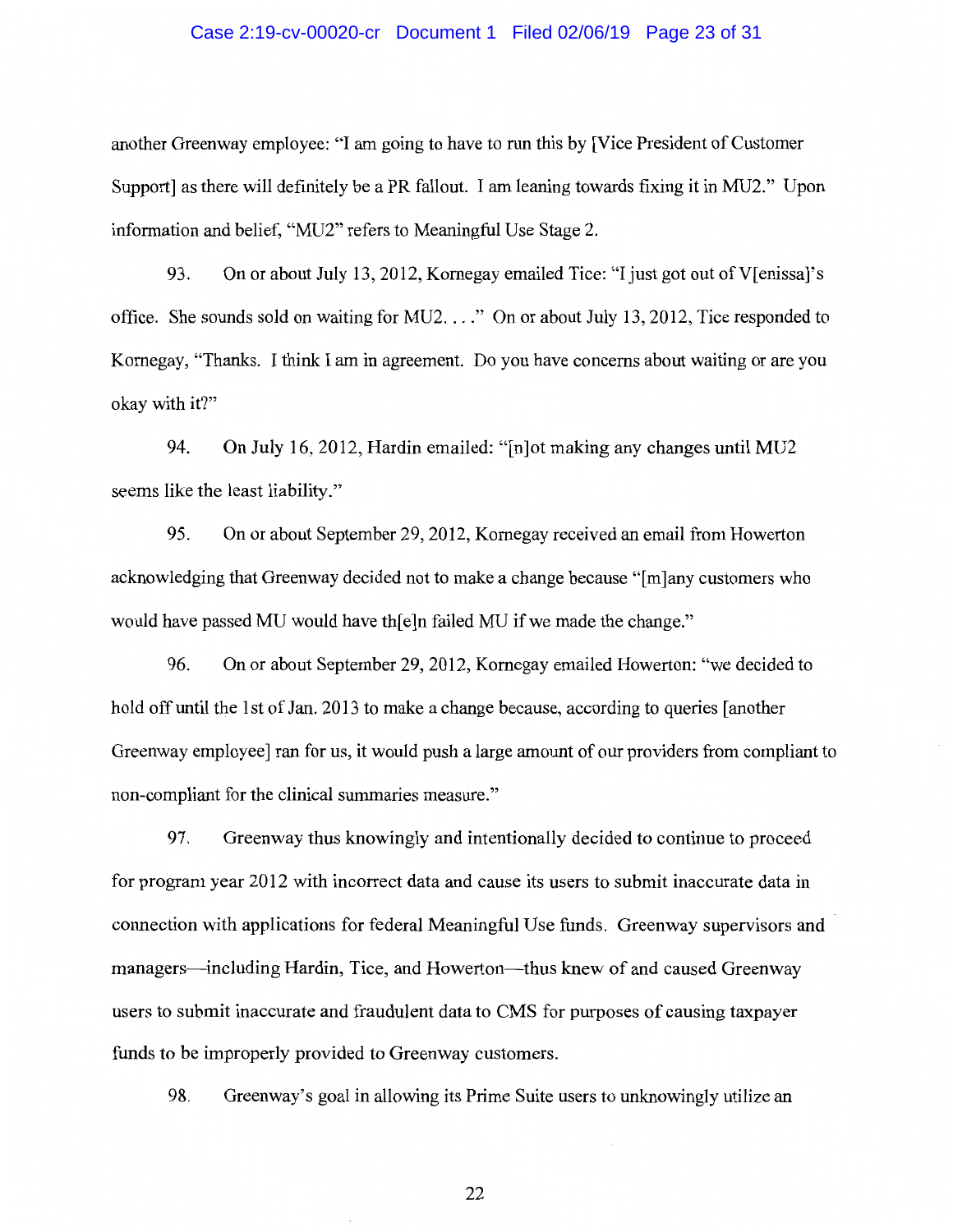#### Case 2:19-cv-00020-cr Document 1 Filed 02/06/19 Page 24 of 31

incorrect calculation methodology was to unlawfully provide these users with inflated data on the Clinical Summaries Measure, which would enable those users to obtain Meaningful Use program payments to which they were not entitled.

99. Greenway released Prime Suite patch number 16.1SP3 on or about February 18, 2013 to correct the software's calculation of the Clinical Summaries Measure. Some Greenway users did not receive the patch that would have corrected the calculations error until later in the year. Consequently, those users thought they were meeting the measure throughout the course of the year; after the patch was implemented, however, certain users went from meeting the regulatory thresholds to failing to meet them.

100. Greenway, knowing that this set of Prime Suite users would not pass the Clinical Summaries measure if they used a correct calculation, provided approximately fifty (50) users with their prior, incorrect calculations so that they could attest to meeting the Clinical Summaries Measure and obtain federal incentive payments.

101. On or about November 27, 2013, in response to forwarded emails from a customer complaining that after upgrading to a new version of Greenway's software in the middle of 2013 its percentage on the Clinical Summaries Measure dropped below 50 percent, Tice emailed Kornegay, Howerton, and Hardin saying "[i]t was my understanding that a query of the old calculation could be provided for site's [sic] that ended up in this condition... is that correct?" On or about November 27, 2013, Kornegay responded to the group that "I don't think we have been doing that, but I don't see why we couldn't."

102. On December 4, 2013, Tice wrote Kornegay about receiving "an irate call from Princeton and Rutgers today threatening to go to the Attorney General (give me a break). I think we need to talk further about how to put the old calculation back for these sites that were in the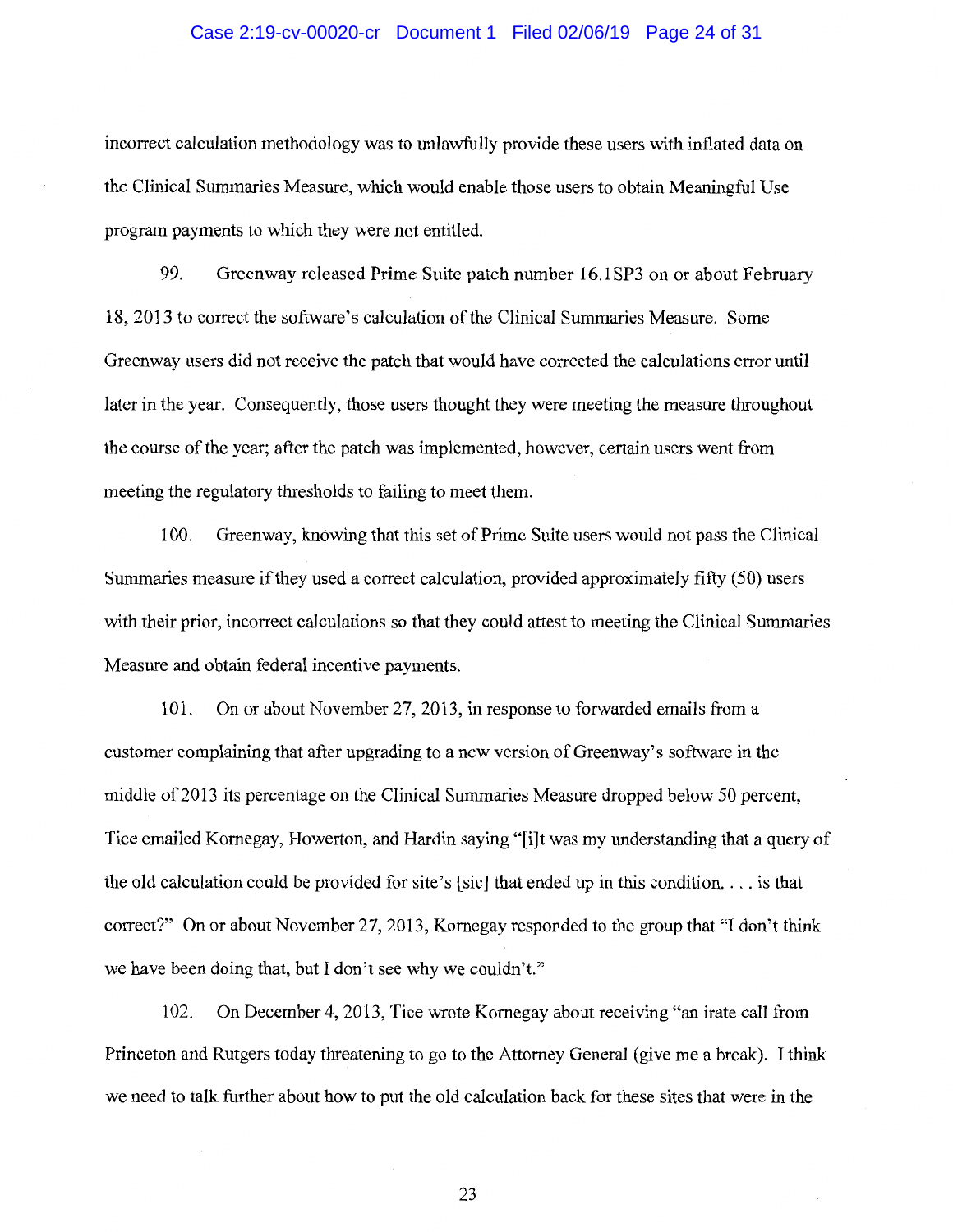#### Case 2:19-cv-00020-cr Document 1 Filed 02/06/19 Page 25 of 31

green before upgrading .... " Kornegay responded that he was "not opposed to that" but acknowledged, "that there could be recourse because I think the auditors are looking at the denominator for that one." Thus, Kornegay explicitly knew that CMS had an audit program to review Meaningful Use attestation data in general and as to the Clinical Summaries Measure in particular.

103. Moreover, Kornegay in December emailed CMS (carbon copying Hardin, Tice and Howerton) concerning Greenway's use of an inaccurate calculation methodology. CMS advised Kornegay that Greenway users could not use the faulty calculation in connection with submitting data for purposes of Meaningful Use payments. Kornegay and Greenway were thus explicitly aware that not only was their data inaccurate, but that CMS performed post-payment audits to identify improper payments and that CMS did not authorize Greenway's use of a faulty calculation methodology.

104. Kornegay and Greenway nonetheless again went forward with using the incorrect data.

105. Indeed, on December 31, 2013, Tice sent an email to a Greenway customer support mailbox stating in part, "For customers that need the original calculation logic of once per patient per year, we can enable it for your attestation."

106. On March 25, 2014, in response to an emailed question from Kornegay about how many sites had been given their "'original' numbers if they request it," Tice wrote to Kornegay, confirming, "Yes, we have been doing that for a while now. I would say we have done at least 50 sites - maybe more."

107. As before, Greenway's goal in enabling these Prime Suite users to utilize an incorrect calculation methodology was to unlawfully provide these users with inflated data on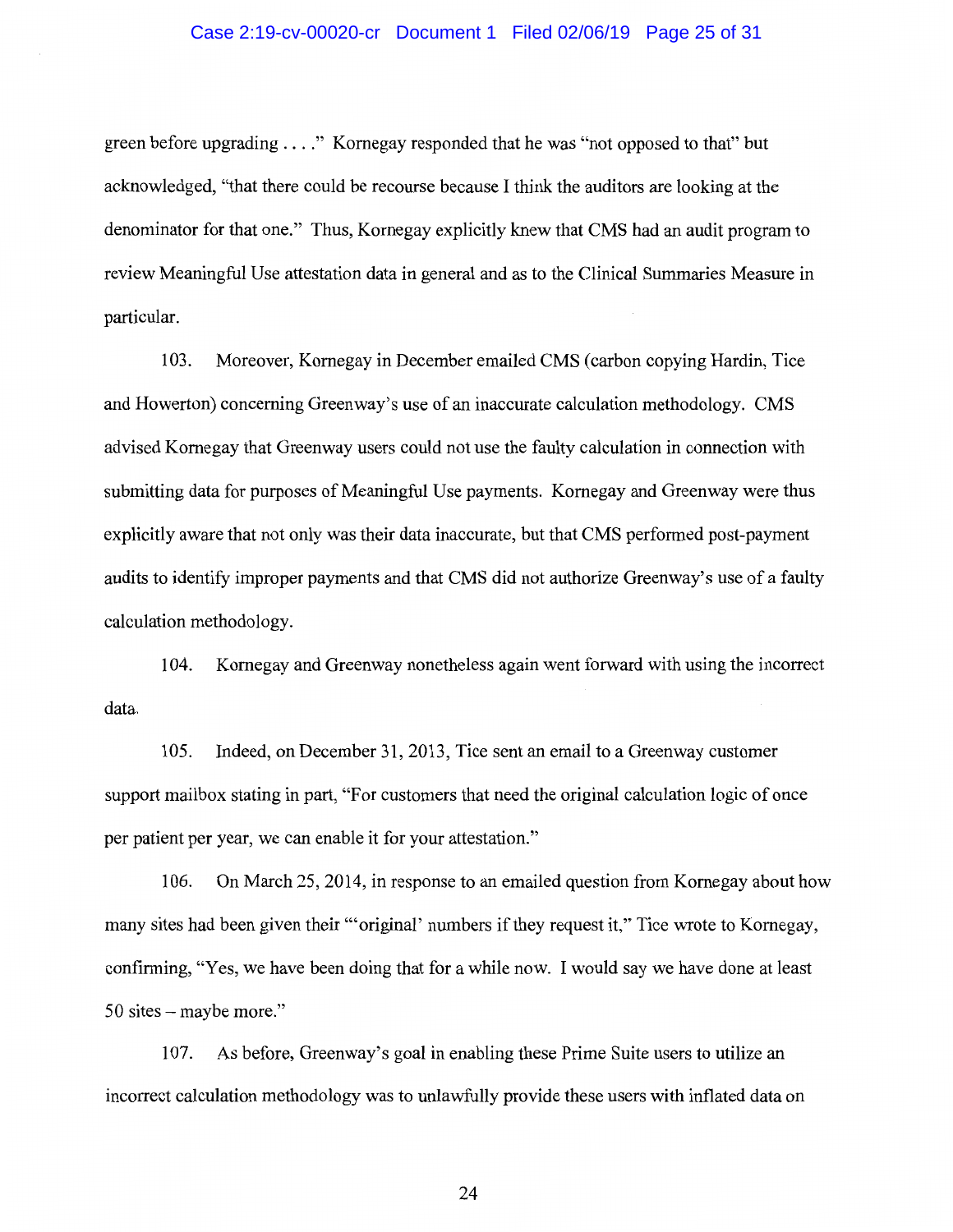#### Case 2:19-cv-00020-cr Document 1 Filed 02/06/19 Page 26 of 31

the Clinical Summaries Measure, which in turn would result in these users obtaining Meaningful Use program payments to which they were not entitled.

108. Consequently, Greenway caused Prime Suite users to submit inaccurate attestation information in connection with their requests for Stage 1 Meaningful Use incentive payments.

109. Beyond the intentional inflation of users' Clinical Summaries measure, Greenway employees themselves questioned the reliability of Prime Suite attestation data. Prime Data Cloud was a system utilized by Prime Suite to record and track user attestation data and Greenway employees confirmed that it could not be relied upon to produce accurate user data.

110. Shortly after certification testing, on January 15, 2013, Kornegay stated that "our dashboard in production is f'd up like a donkey eating fermented figs."

111. On November 26, 2014, Kornegay opined on Greenway's efforts to use the Prime Data Cloud for purposes of producing user attestation data, noting "probably the biggest is the [Prime Data Cloud] debacle because it means that everyday necessitates being shifty and what I ultimately feel is dishonest. basically for a year i've been point man on what slithery options we have forced our users into."

112. That same day Jared Howerton described the Prime Data Cloud as "a pack of garbage like scattered all down the street into the next state." Kornegay responded, "yes it's a mess." Kornegay went on to opine that the system does not work for users "with any integrity."

## **VI. GREENWAY'S PRIME SUITE REFERRAL PROGRAM PAYMENTS VIOLATE THE ANTI-KICKBACK STATUTE**

113. From January 1, 2011 through December 31, 2017 (hereinafter "the relevant time period"), Greenway paid unlawful remuneration to influential customers for purposes of increasing sales. Among other things, at various times during the relevant period, Greenway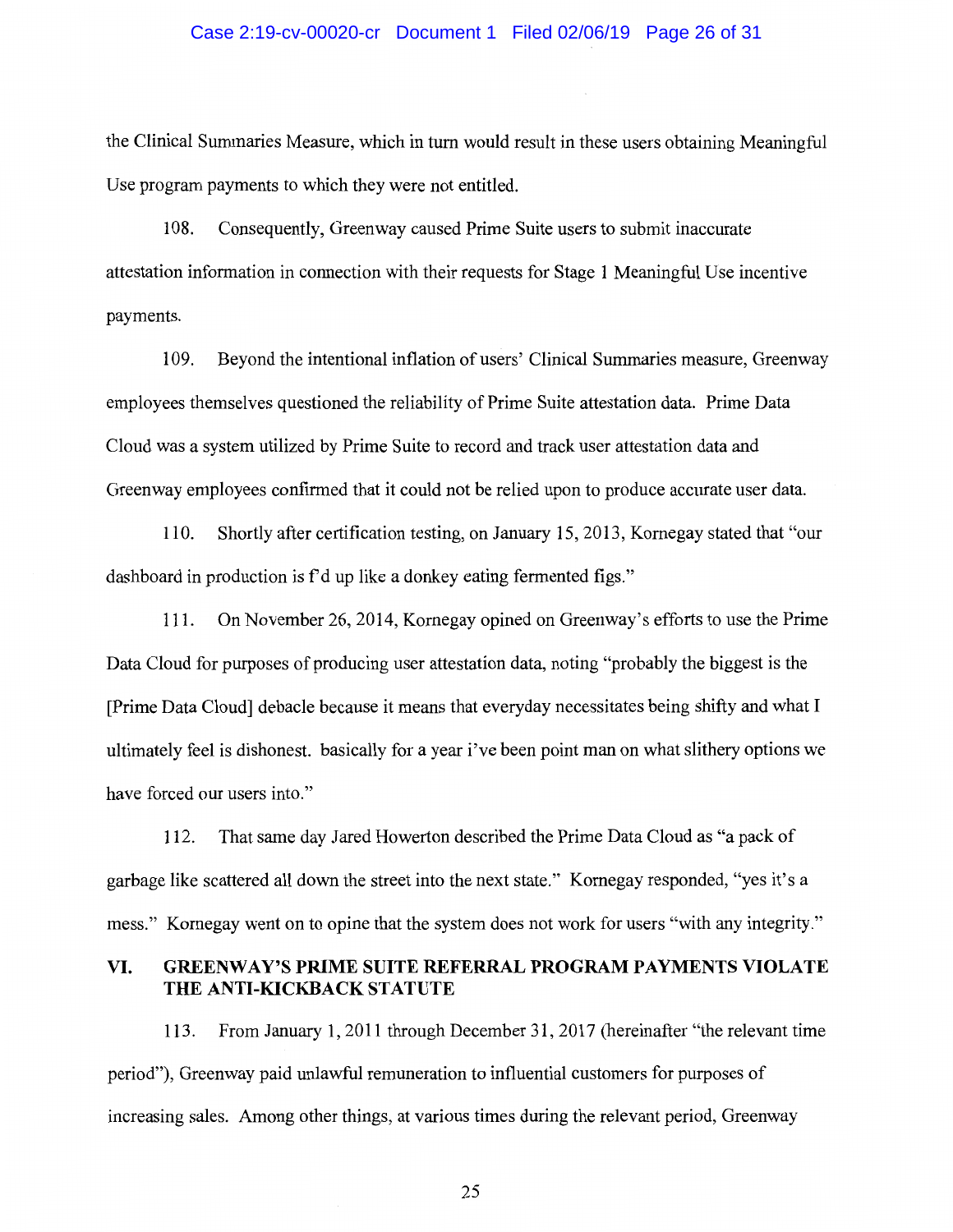#### Case 2:19-cv-00020-cr Document 1 Filed 02/06/19 Page 27 of 31

made unlawful payments pursuant to "Ambassador Programs," "Reference Programs," and other referral programs, and provided gifts and other things of value in order to induce its users to recommend Greenway.

114. Through its "Ambassador Programs," Greenway paid favored customers to host site visits, complete reference calls with prospective customers, and engage in other promotional activity.

115. Greenway gave "Ambassadors" credits toward their annual fees, either as flat sum amounts, or as discounts equal to as much as 15 percent off software support fees.

116. Greenway selected its Ambassador practices based in part on how positive that practice was likely to be in speaking about Greenway. In particular, whether and how positively a user reviewed Greenway's products in industry surveys was weighed heavily by Greenway when determining whether a practice was suitable for its Ambassador Program. Moreover, where Greenway discovered that a current Ambassador practice was not sufficiently positive about Greenway's products and services, that practice would be evaluated for removal from the Ambassador Program.

117. Greenway further provided training and guidance to its Ambassadors about how best to promote its products and services, and failed to disclose to prospective customers that its Ambassadors were compensated by Greenway.

118. One of the central goals of Greenway's Ambassador Program was to generate sales. Greenway tracked the amount of money provided to Ambassadors and compared those amounts to the amount of sales generated as a result of those payments. Greenway regularly evaluated its return on investment under the Ambassador program-both at the level of the individual Ambassador Practice, and the Ambassador Program as a whole.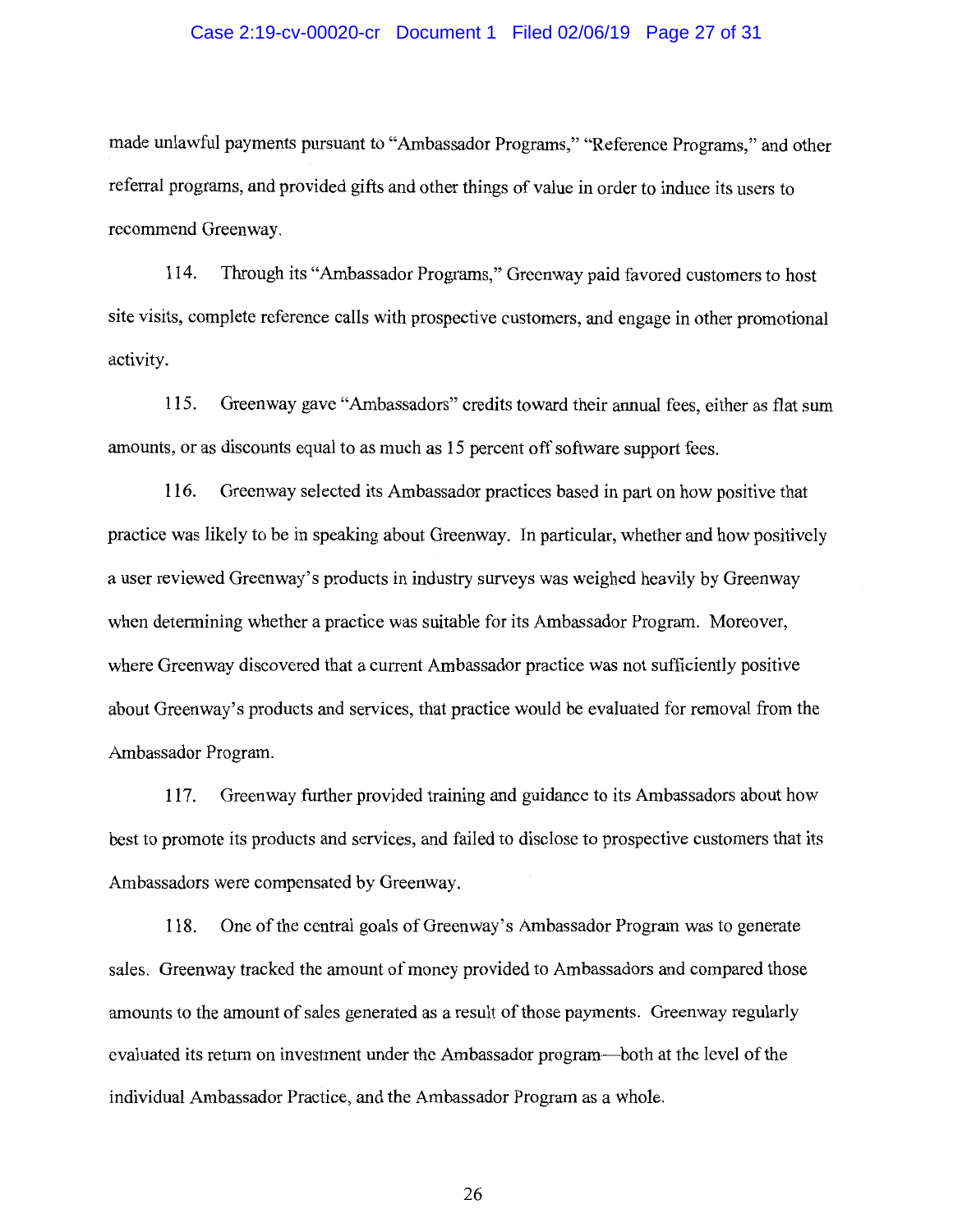#### Case 2:19-cv-00020-cr Document 1 Filed 02/06/19 Page 28 of 31

119. Greenway's "Reference Program" was similar in many respects to its Ambassador Program, but was available to a larger cross-section of Greenway's users. Greenway users that were not already "Ambassadors" could request to participate in Greenway's Reference Program and likewise receive credits for hosting site visits and completing reference calls.

120. Greenway based selection of its Reference Program participants at least in part on how positive that practice was in speaking about Greenway and considered whether to remove practices from the Reference Program when the practices were not sufficiently positive. Greenway also provided training to Reference Program participants about how best to promote its products and services.

121. Greenway did not expect Reference Program participants to be candid about problems with Greenway' s products or services but rather expected Reference Program participants to speak only positively about Greenway and its products.

122. Reference Program participants received credits based upon the size of the prospective customer. For example, in 2015, Reference Program practices would receive a \$500 credit for hosting a prospective customer with a practice size of one to three providers, and a \$1,500 credit for hosting a prospective customer with a practice size of four or more providers.

123. Greenway paid Reference Program participants larger credits for hosting larger prospective practices because a larger practice would be required to purchase more licenses from Greenway.

124. Moreover, Greenway paid Reference Program participants for the site visits and reference calls that resulted in a sale.

125. In certain instances, Greenway sales personnel also notified prospective customers of the prospect of receiving Reference Program credits in the future, as part of an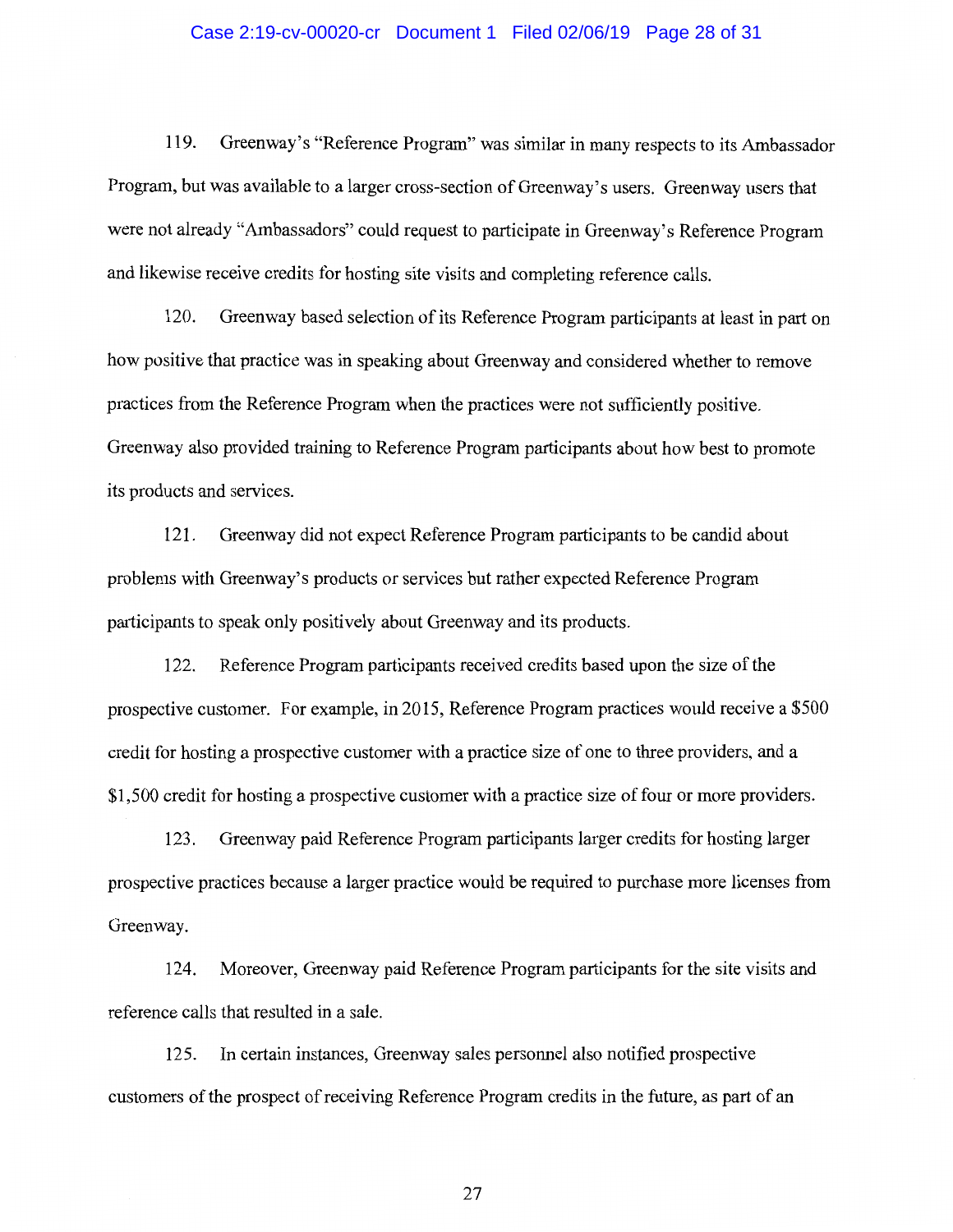#### Case 2:19-cv-00020-cr Document 1 Filed 02/06/19 Page 29 of 31

effort to "close the sale" and convince prospective customers to purchase Greenway' s products and services.

126. Greenway additionally paid referral credits to current users who recommended prospective customers to Greenway. The size of the credit that Greenway paid for such referrals was directly tied to the size of the prospective client. For example, in 2014, Greenway paid \$750 for the referral of a one or two physician group, and \$2,000 for the referral of a group of three or more physicians. Moreover, Greenway only paid referral credits for referrals that actually resulted in a sale.

127. Greenway also lavished gifts and other things of value on its most favored customers during the relevant time period, including providing iPads, meals, travel, tickets to sporting events and entertainment, all for the purpose of inducing these users to either continue using Greenway's products or recommend Greenway to other health care providers who would and did use federal healthcare program funds to purchase Greenway's products and services.

128. In connection with just the referral and reference payments, Greenway doled out approximately \$756,855.00 between 2011 and 2017 in connection with Prime Suite.

# **COUNTI False Claims Act, 31 U.S.C. § 3729(a)(l)(A)**

129. Through the conduct alleged above, Greenway knowingly caused healthcare providers who used its software to present false or fraudulent claims for federal incentive payments that were paid or approved by the Government in violation of 31 U.S.C.

 $§$  3729(a)(1)(A).

130. The United States has suffered actual damages and is entitled to recover treble damages plus a civil monetary penalty for each false claim.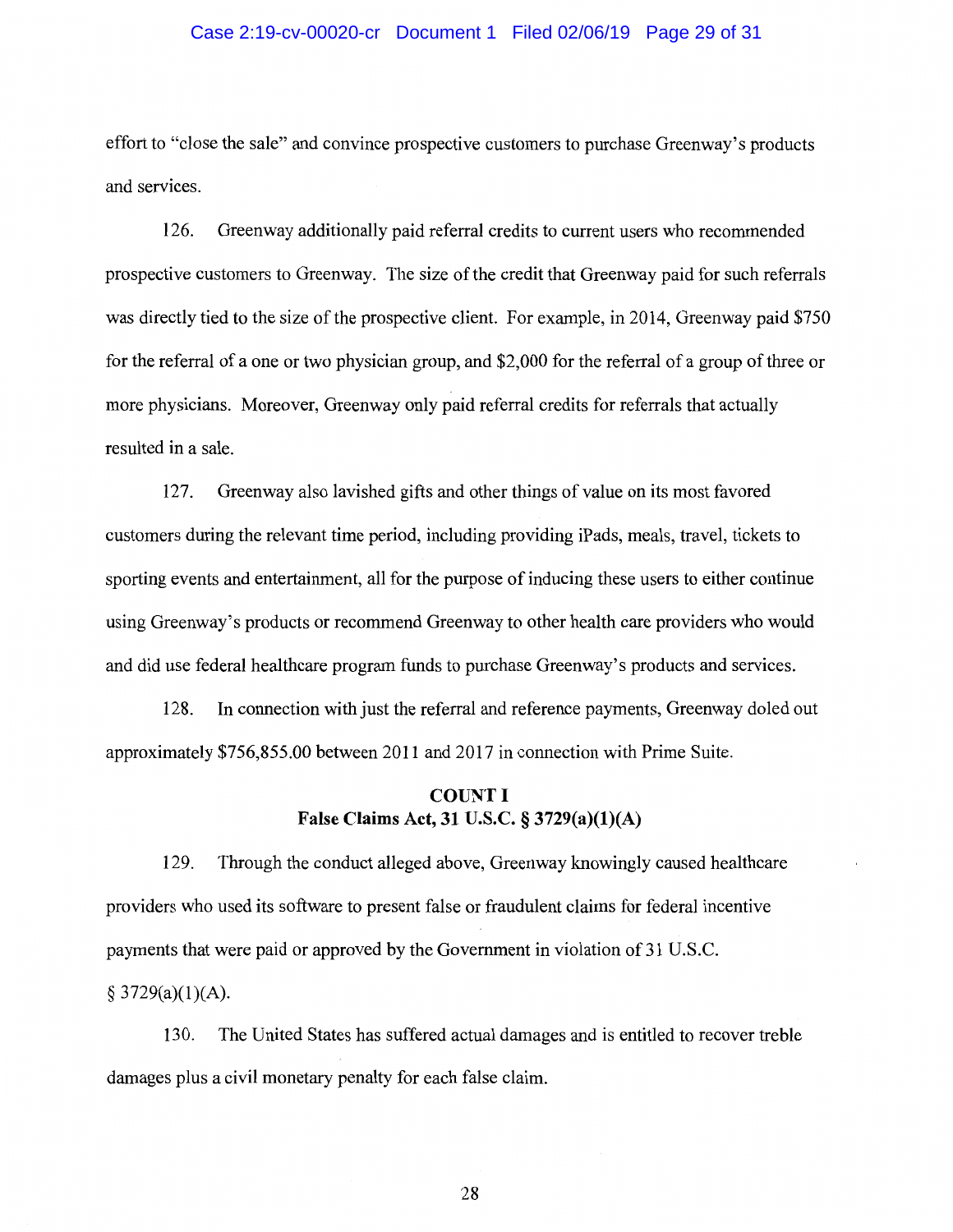### **COUNT II False Claims Act, 31 U.S.C. § 3729(a)(l)(B)**

131. Through the conduct alleged above, Greenway knowingly made or used false records or statements material to false or fraudulent claims paid or approved by the Government in violation of 31 U.S.C.  $\S 3729(a)(1)(B)$ .

132. As a result of the false records or statements made by Greenway, the United States has suffered actual damages and is entitled to recover treble damages plus a civil monetary penalty for each false claim.

## **COUNT III Unjust Enrichment**

133. The United States claims the recovery of all monies by which Greenway has been unjustly enriched, including profits earned by Greenway because of the unlawful conduct alleged above.

134. Greenway was unjustly enriched, and is liable to account and pay such amounts, which are to be determined at trial, to the United States.

135. By this claim, the United States requests a full accounting of all revenues and costs incurred by Greenway, and disgorgement of all profits earned and/or imposition of a constructive trust in favor of the United States on those profits.

### **PRAYER**

WHEREFORE, Plaintiff the United States of America prays for judgment against the Defendant as follows:

136. On Counts I and II under the False Claims Act, for the amount of the United States' damages, trebled as required by law, and such civil penalties as are required by law, together with such further relief as may be just and proper.